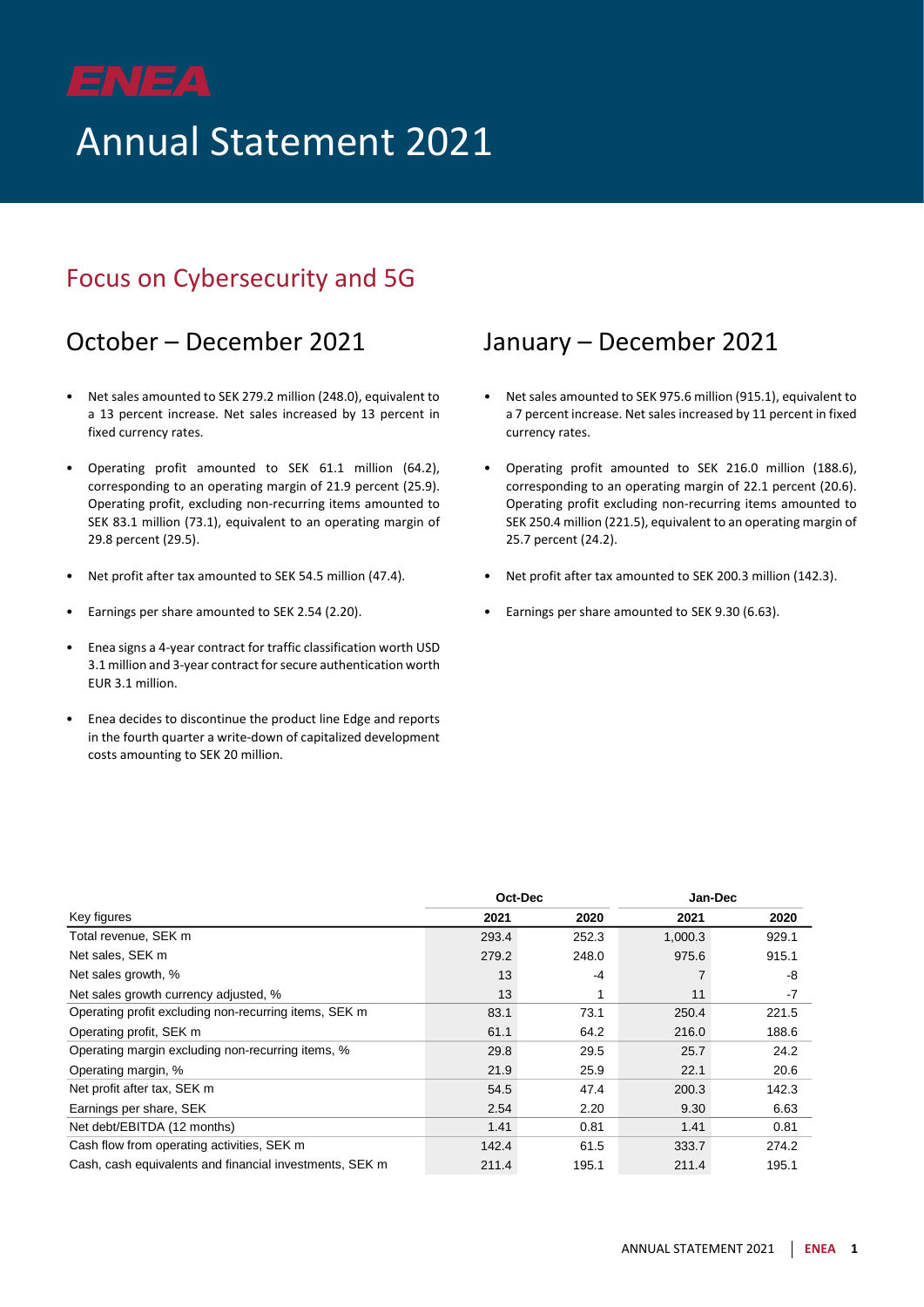### **Focus on cybersecurity and 5G**

*We concluded 2021 with a quarter when software sales on new and current business accounts generated double-digit net sales growth and an operating margin of 30 percent. We've consolidated our market position as one of the leading vendors in cybersecurity and data management.*

Sales in the fourth quarter 2021 were SEK 279 million, a 13 percent increase on the previous year. A high share of these revenues is sourced from customers upgrading their networks and systems with new functionality and more capacity, as the requirements on mobile infrastructure and business networks globally become more demanding. Our operating profit including non-recurring items for the quarter was SEK 83 million, equivalent to an operating margin of 30 percent. This strong operating margin is backed by a high share of software sales. Operating cash flow was SEK 142 million, which helped strengthen our financial position.

Our Network Solutions product group is continuing to grow, now representing 77 percent of total net sales thanks to recurring revenues, new business, and the positive progress of our recent acquisition AdaptiveMobile Security. Sales of products and services from this new business unit were SEK 56 million in the quarter. The change for other parts of the Network Solutions product group was -8 percent, explained by variations in licensing and royalty revenues between individual quarters.

#### **Strategic deals and innovation awards**

We're delighted to have secured a number of deals of strategic significance to our market positioning and future revenues in the fourth quarter. One of these contracts is for traffic intelligence software, where our product was selected by yet another North American system vendor of cloud services and virtualization. This deal offers further corroboration of our leadership in embedded traffic intelligence, and the contract generates recurring revenues over the next four years. Another major contract with a leading European telecom operator is for software for secure authentication to the mobile network for users and connected devices. This contract expands our base of direct customer relationships with major mobile operators, offering potential for future sales of 4G and 5G products. Finally, we secured a contract with Compal, one of the world's largest contract electronics manufacturers, who is investing in a proprietary network for its facilities based on the new 5G standard. Compal selected our software because of its unique product characteristics in terms of scalability and open interfaces with other applications.

Some of our 5G, cybersecurity and Internet of things (IoT) solutions won prestigious awards in the quarter. Aptilo IoT Connectivity Control Service was recognized as the best IoT Innovation at the World Communication Awards 2021. We were especially honored to share this award with our customer Telia and collaborative partners Fortinet and Amazon Web Services. We also secured another award for the Best 5G Security Solution at the Fierce Telecom Awards 2021. Cyberattacks on mobile networks are likely to increase as 5G systems proliferate to critical business and societal communication. We are well positioned to deliver products and services to counter these cyberthreats.



#### **Prioritizing growth segments**

We're seeing great potential in 5G and cybersecurity, and I'm delighted that our new business unit AdaptiveMobile Security is progressing so well. That's why we'll keep prioritizing resources for these growth segments, while simultaneously reducing our costs and investments where market potential and synergies are lower. Consequently, we've decided to discontinue our Edge product line, whose market has also progressed more slowly than expected. This triggered a write-down of SEK 20 million of capitalized development expenses, which has been charged to the fourth quarter 2021. In the first quarter of 2022, we're also planning to rationalize and streamline our Operating Systems organization to address the continued decline of demand. Overall, these changes affect some 30 staff in several countries, and are expected to result in us charging SEK 30 million of restructuring expenses next quarter. These actions will reduce our cost base by SEK 45 million annualized as early as from the second quarter 2022. Overall, these actions will offer us scope that we'll use to keep upscaling our sales and product development initiatives in 5G and cybersecurity.

#### **Outlook**

The market for data management in 5G and advanced cybersecurity is entering an exciting phase, where we can challenge established competitors and win market shares with innovative products and new business models. Our ambition is to increase revenues briskly, while maintaining good profitability, through organic growth in Network Solutions plus complementary strategic acquisitions that advance our market positioning.

The uncertainty prevailing during the pandemic is starting to taper off, but some restrictions are still having an impact in parts of the world. We're heading back towards a more normalized business situation, and anticipate progressively fewer delays to customer projects and barriers to new business sales. Individual deals and licensing revenues may cause variations in revenues between individual quarters. Overall, we expect net sales growth on the previous year and an operating margin above 20 percent.

Jan Häglund President and CEO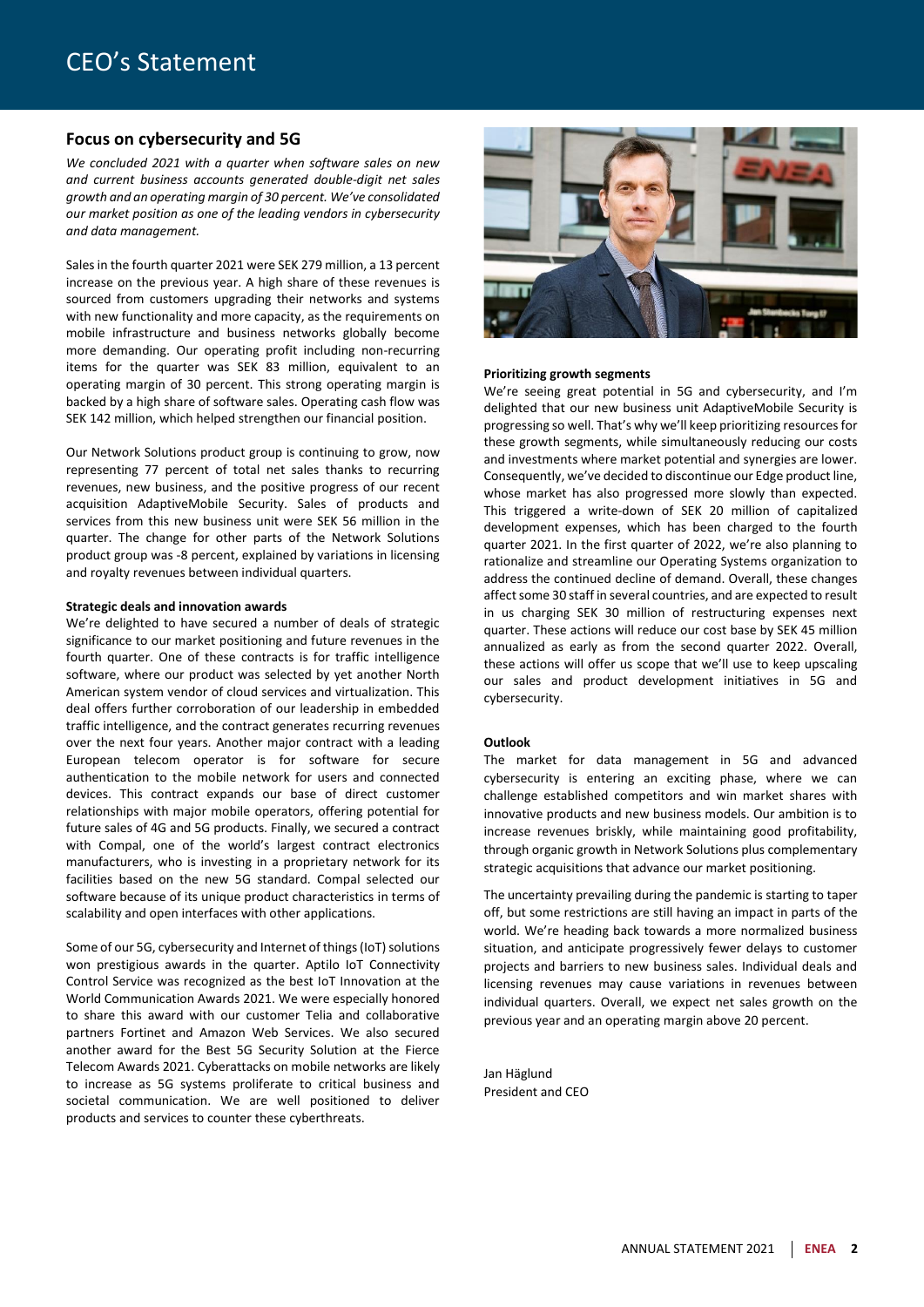### Revenue

*Enea's revenue in the fourth quarter amounted to SEK 293.4 million (252.3), consisting of Net Sales of SEK 279.2 million (248.0) and Other operating revenue of SEK 14.2 million (4.4). Other operating revenue includes SEK 5 million from forgiveness of a Covid-related loan in US and SEK 6 million R&D Grant for 5G development. Net sales increased by 13 percent, currency adjusted an increase by 13 percent.*

*Some of the acquisitions Enea has executed in recent years have a higher share of new business, where individual contracts may be large in absolute terms, and with varying levels of recurring revenues. This means variations between individual quarters can occur.*

*Enea's offering is divided into three product groups: Network Solutions, Operating System Solutions, and Software development services.*

#### **Network Solutions**

Network Solutions include products for mobile and fixed telecommunication and enterprise networks. These products are part of solutions from system vendors or are sold directly to network operators.

- Policy and access control authentication of subscribers, and traffic management based on subscription terms, i.e. authorization and access to various types of service.
- Deep packet inspection identification and classification of data traffic for the optimal use of available resources and enhanced network security.
- Mobile data traffic management  $-$  ensuring high and consistent quality of various types of service based on data traffic, with a specific focus on video traffic.
- Management of operators' Wi-Fi services for enterprises and consumers with automatic and secure login.
- Cloud data management large-scale processing of subscriber information, such as subscription terms, contract period and service usage.
- Security products and services that monitor and protect signaling and messaging traffic in telecom networks.

Network Solutions' sales amounted to SEK 215.7 million (172.8) and increased by 25 percent in the quarter and by 25 percent currency adjusted. The increase is mainly due to the acquisition of AdaptiveMobile Security, which contributed with SEK 56 million. Organic growth was, adjusted for currency, -8 percent. This product group represented 77 percent (70) of total net sales in the quarter and has growing strategic significance to Enea.

#### **Operating System Solutions**

Operating System Solutions (OS Solutions) include software for real-time applications and network function virtualization. The former category is operating systems, i.e. software that enables the installation of applications on different computers



and platforms. Enea's offering in this segment enables solutions that can be defined as follows:

• Operating systems – products that are used in systems where reliability, performance, and real-time operation are critical, for example mobile network infrastructure. The tools used for developing applications for Enea's operating systems are often part of this business.

Sales in Operating System Solutions amounted to SEK 36.5 million (44.6) and were down by 18 percent in the quarter. The decrease is mainly driven by lower sales from key accounts, where sales decreased by 28 percent and was 65 percent (75) of sales for the product group. The decrease is expected and relates to key customersincreasing the share of open source technology in their system solutions. The Operating Systems Solution product group represented 13 percent (18) of net sales in the quarter.

#### **Software development services**

Software Development Services (SW Development Services) provide consulting services and expertise for developing integrated systems and other high-end system solutions. Sales in Software development services amounted to SEK 26.9 million (30.5) and decreased by 12 percent in the quarter. The decrease is mainly due to lower revenues from customers negatively affected by the corona pandemic. This product group represented 10 percent (12) of total net sales in the quarter.



### **Net sales/product group Oct-Dec**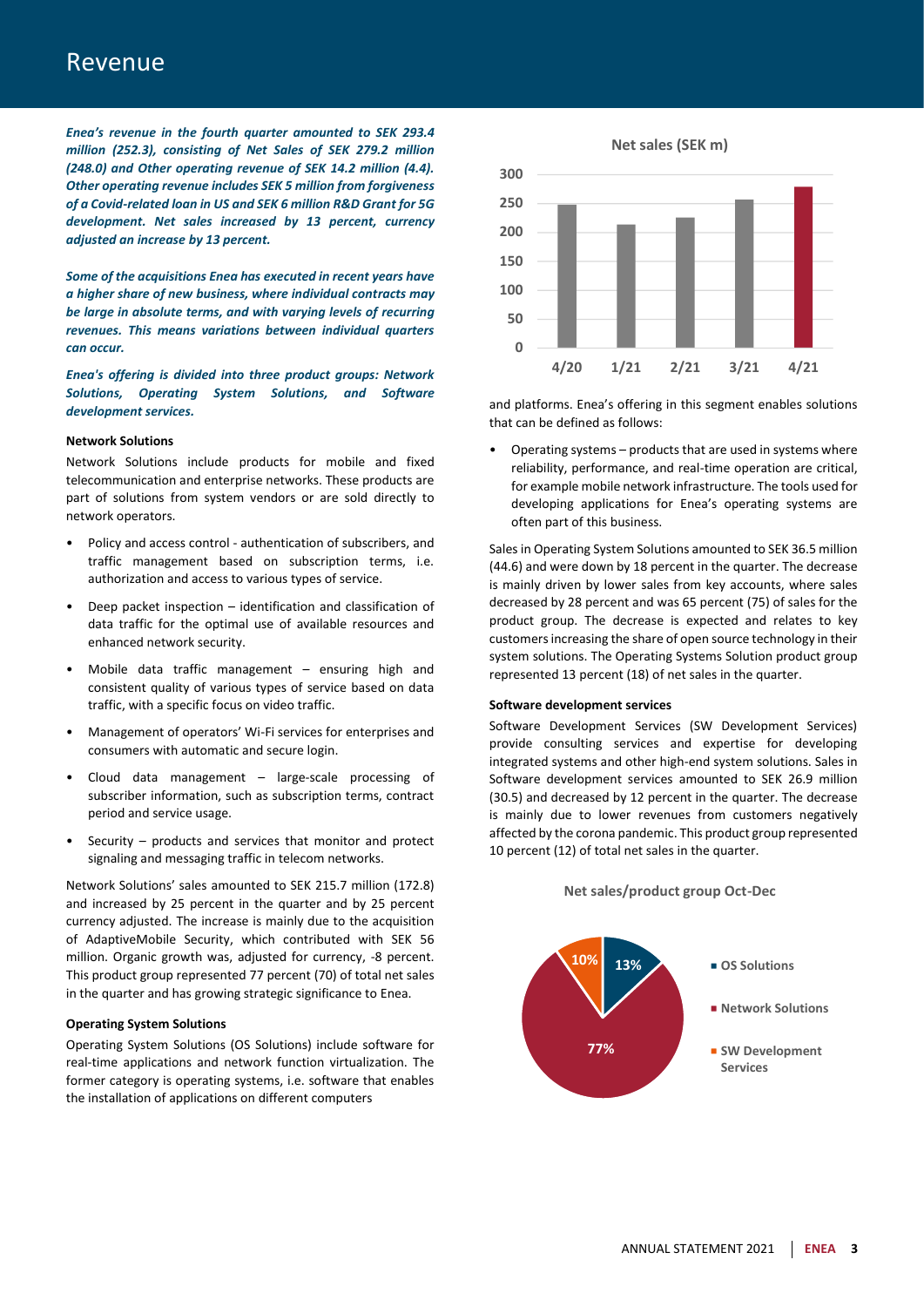### Net sales per region and market segment

*Enea reports sales by region: EMEA, the Americas, and Asia. Enea has sales offices in Sweden, Germany, France, Spain, the UK, Ireland, Austria, Czech Republic, Romania, the US, Canada, China, Japan, India, Singapore, Malaysia, South Africa, and the United Arab Emirates.*

#### **EMEA**

The EMEA region includes sales of both software and services. Sale of software mainly consists of telecom operators and telecom manufacturers, such as Vodafone and Nokia. Sale takes place from offices in Sweden, Germany, France, Spain, the UK, Ireland, Austria, Czech Republic, Romania, South Africa, and the United Arab Emirates.

Net sales in EMEA increased by 12 percent in the quarter, year over year.

#### **Americas**

The Americas region includes software and services sales. Software sales are mainly towards customers within the telecom industry, such as AT&T and Cisco, from offices in the US and Canada. Service sales are to customers in several sectors, including the medical and aerospace industries.

Net sales increased by 11 percent in the quarter, year over year.

#### **Asia**

The Asia region is mainly managed from offices in China, Japan, India, Singapore, Malaysia, and India.

Net sales increased by 22 percent in the quarter, year over year.

### *Enea reports sales by market segment: Telecom equipment manufacturers, Telecom operators, Enterprises, and Other.*

Net sales by market segment is illustrated to the right. Sales for the Telecom/OEMs segment was 34 percent (46) of total net sales. Sales for the segment Telecom/operators was 37 percent (31) of total net sales.

The Enterprises market segment was 27 percent (20) of total net sales. Other, which includes government and similar, was 2 percent (3) of total net sales.

**52% 10% 38% EMEA Asia Americas**

**Net sales per region Oct-Dec**



**Net sales/market segment Oct-Dec**



### ANNUAL STATEMENT 2021 **ENEA 4**

**Net sales per region**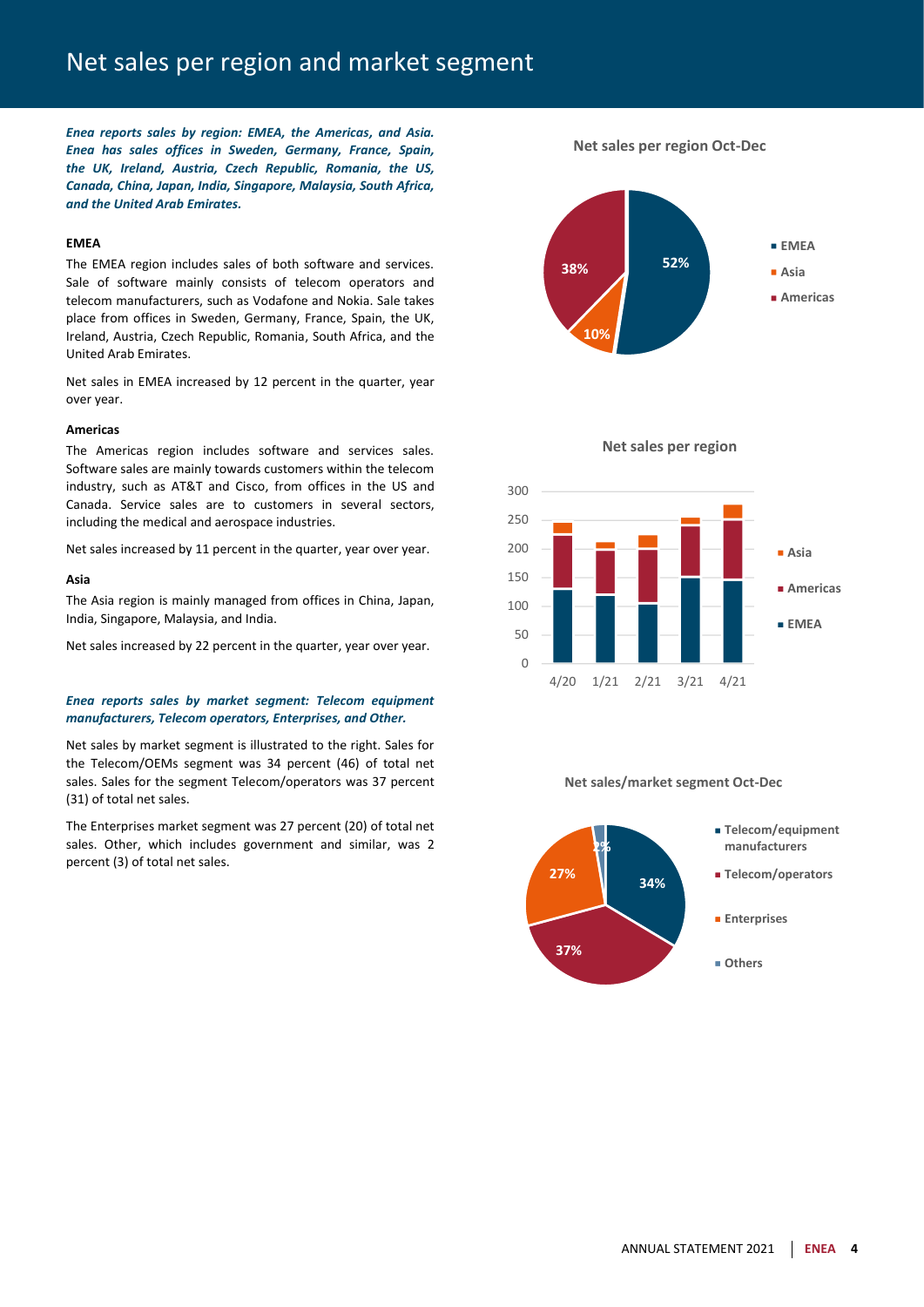#### **Cost of goods and services sold**

Cost of goods and services sold are costs that relate directly to delivery of the company's production licenses, development licenses including support and maintenance, product-related services, and software development services. These costs also include expenses associated with third-party products, and direct personnel costs related to the delivery of consulting services. Direct costs related to license sales normally represent less than 10 percent of net sales, while costs for product-related and Software Development Services normally account for 60 to 80 percent of revenues. Enea also reports amortization of intellectual property rights, including acquired product rights and customer contracts, as well as capitalized product development expenses, as cost of goods and services sold.

In the fourth quarter of 2021, Enea's cost of goods and services sold was SEK 118.7 million (75.9), equivalent to a gross margin of 62.6 percent (71.1). The gross margin was negatively affected by an increase in depreciation and amortization, a write-down of capitalized development and currency effects on working capital. Depreciation and amortization increased by SEK 27.4 million to SEK 51.4 million (24.1), an effect of acquisitions in recent years. The negative currency effect on working capital was SEK 2.4 million (4.8). The gross margin was negatively affected by the revenue mix, where the share of services revenue (with a lower gross margin) increased and was 27 percent (18) of net sales. For the full year, cost of goods and services amounted to SEK 350.7 million (293.1), equivalent to a gross margin of 66.2 percent (69.5). Write-downs and restructuring costs amounted to SEK 20.1 (7.3) million for the full year.

#### **Operating costs**

Operating costs are sales and marketing costs as well as product development costs and administration costs. The operating costs amounted to SEK 113.6 million (112.3) in the quarter and SEK 437.7 million (447.2) for the full year. AdaptiveMobile Security´s operating costs were SEK 20.0 million in the quarter. Costs for share-based incentive programs amounted to SEK -2.8 million (0.9) in the quarter and SEK 6.5 million (13.9) for the period. The cost depends on the share price development. The decrease in operating costs relates mainly to previous year´s restructuring. Transaction costs amounted to SEK 0 million (0.2) in the quarter and SEK 12.5 million (4.2) period. Restructuring costs amounted

to SEK 1.9 million (8.7) in the quarter and SEK 1.9 million (21.4) in the period.

#### *Sales and marketing costs*

Sales and marketing costs include fixed and performance-related salary for the company's sales staff, and costs associated with the company's marketing activities, such as participation at trade fairs, seminars, advertising, and the web. Sales and marketing costs were SEK 47.7 million (48.0) in the fourth quarter, or 17.0 percent (19.3) of net sales in the quarter. For the full year, sales and marketing costs were SEK 181.9 million (202.5), or 18.6 percent (22.1) of net sales for the period.

#### *Product development costs*

Product development costs consist of direct and indirect costs associated with management, development and testing of the company's software products, such as personnel costs and costs for development tools and IT environments. A proportion of the company's costs for new software product development is capitalized in the Balance Sheet and is normally amortized over 36 to 60 months.

Total R&D investments in the fourth quarter 2021 were SEK 75.1 million (66.0), of which product development costs recognized in the Income Statement were SEK 41.4 million (38.7), corresponding to 14.8 percent (15.6) of net sales in the quarter. SEK 264.2 million (253.4) was invested in the full year, of which product development costs recognized in the Income Statement were 136.7 million (140.5), corresponding to 14.0 percent (15.4) of net sales. SEK 33.7 million (27.2) of product development costs were capitalized in the fourth quarter and SEK 127.2 million (112.9) were capitalized in the period.

#### *Administration costs*

Administration costs comprise costs of management, the Board of Directors, and common corporate functions, including internal and external legal expenses and audit fees. In the fourth quarter, administration costs were SEK 24.7 million (25.6), or 8.8 percent (10.3) of net sales for the quarter. Costs for the full year were SEK 114.8 million (104.4), or 11.8 percent (11.4) of net sales. Transaction costs related to acquisitions amounted to SEK 0 million (0.2) in the quarter and SEK 12.5 million (4.2) in the full year.

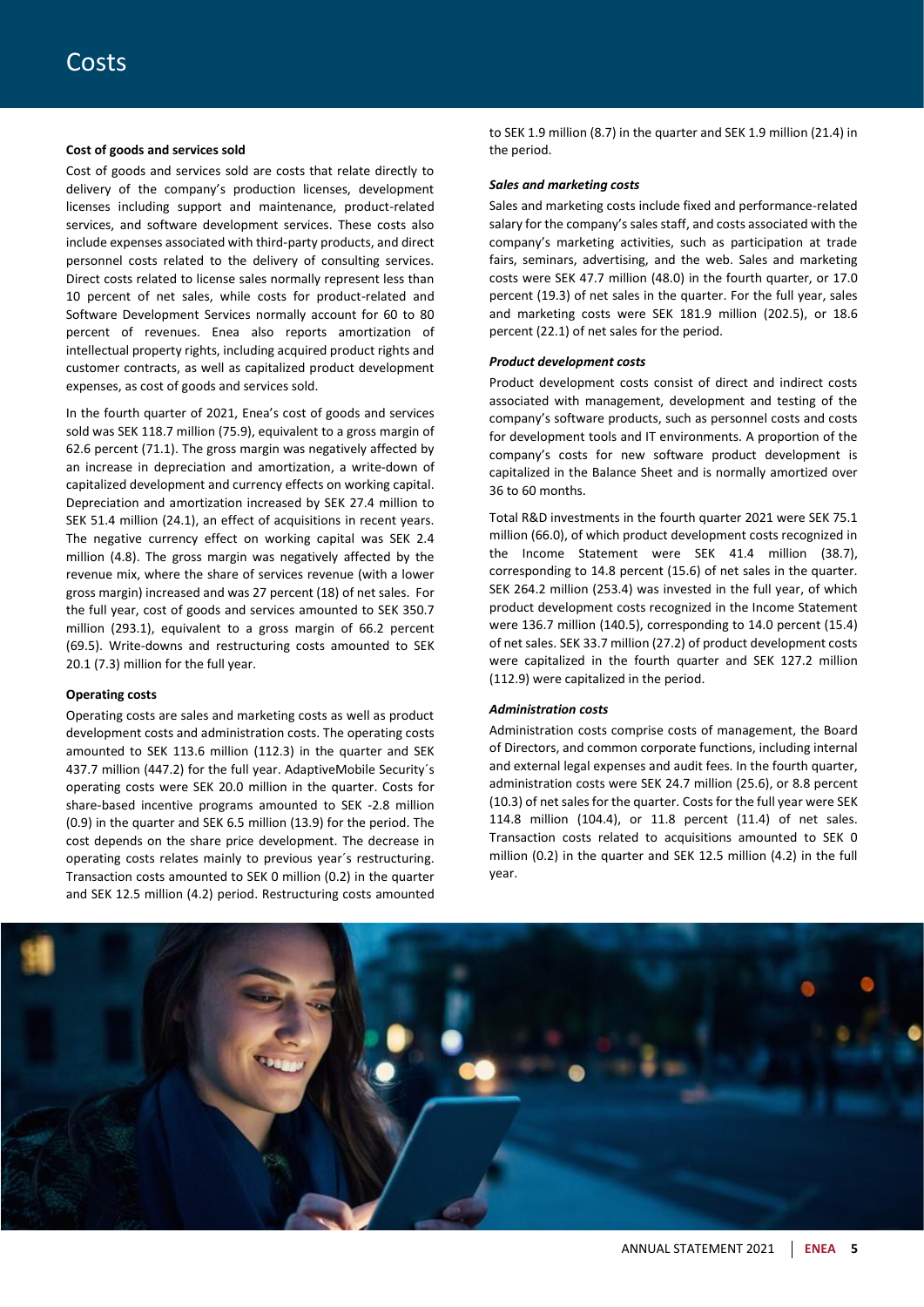#### **Results of operations**

The group's operating profit excluding non-recurring items amounted to SEK 83.1 million (73.1) in the fourth quarter, and was SEK 250.4 million (221.5) for the full year, which corresponds to an operating margin excluding non-recurring items of 29.8 percent (29.5) for the quarter and 25.7 percent (24.2) for the full year.

The group's operating profit was SEK 61.1 million (62.4) in the fourth quarter with a currency effect of 0 percent (-4). The operating profit for the full year was SEK 216.0 million (188.6). The operating margin was 21.9 percent (25.9) in the quarter and 22.1 percent (20.6) for the full year.

Net financial income/expense was SEK -4.6 million (-14.9) for the quarter and SEK 5.2 million (-24.5) for the full year and included interest costs of SEK -3.6 million (-2.6), currency effects on financial items of SEK -1.1 million (-12.6), and interest income of SEK 0.2 million (0.3) for the quarter. Profit after tax amounted to SEK 54.5 million (47.4) for the quarter and SEK 200.3 million (142.3) for the full year. Earnings per share were SEK 2.54 (2.20) for the quarter and SEK 9.30 (6.63) for the full year.

#### **Cash flow**

Cash flow from operating activities was SEK 142.4 million (61.5) for the fourth quarter and SEK 333.7 million (274.2) for the





**Cash flow from operations (SEK m)**

period. Total cash flow was SEK 30.6 million (26.5) for the fourth quarter and SEK 7.5 million (61.6) for the full year.

#### **Investments**

The group's investments amounted to SEK 38.6 million (181.4) in the fourth quarter and SEK 631.3 million (280.6) for the full year. Depreciation and amortization amounted to SEK 54.8 million (26.9) for the fourth quarter and SEK 140.7 million (87.3) for the full year. Enea capitalized SEK 33.7 million (27.2) of product development expenses in the quarter and SEK 127.2 million (112.9) for the full year. Amortization and write-down of capitalized product development expenses was SEK 37.6 million (15.9) for the fourth quarter and SEK 85.8 million (47.5) for the full year. Depreciation of leased assets was SEK 4.8 million (4.9) in the quarter and SEK 18.4 million (20.3) for the full year.

#### **Financial position**

Net debt was SEK 527.3 million (238.8) at year end, with cash and cash equivalents of SEK 211.4 million (195.1) and interest-bearing bank liabilities of SEK 738.6 million (433.9). Interest-bearing liabilities were divided between long term of SEK 469.8 million (291.7), and current of SEK 268.8 million (142.2).

The equity ratio was 58.6 percent (63.7), and total assets amounted to SEK 3,033.3 million (2,334.0) at year end. Net debt/EBITDA (12 months) was 1.41 (0.81).







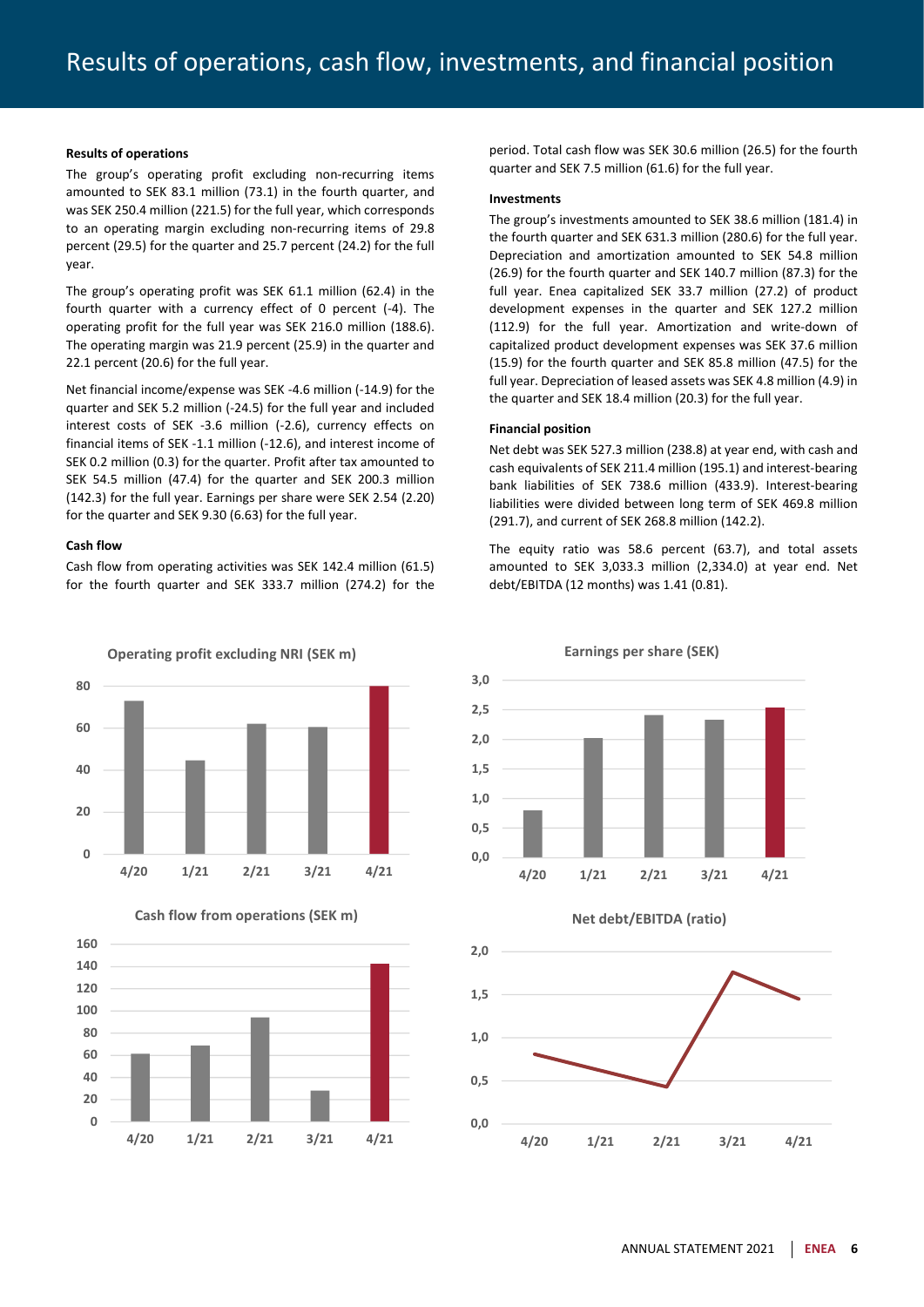#### **Parent company**

The parent company's revenue for January to December amounted to SEK 51.2 million (43.3) and loss before appropriations and tax amounted to SEK -31.3 million (-37.7). The parent company's net financial income/expense was SEK -0.7 million (1.6), and cash and cash equivalents were SEK 0 million (0) at period end. The parent company's investments in the quarter were SEK 0.3 million (0). The parent company had 17 (15) employees at the end of the year. The parent company does not conduct its own operations and its risks primarily relate to the operations of subsidiaries.

#### **Employees**

At the end of the quarter, the group had 772 (659) employees. The increase of staff related to acquisition of business is 131.

#### **Repurchase of treasury shares**

Enea repurchased 52 288 shares in the fourth quarter, in relation to the financing of the share-based incentive program LTIP19. Altogether shares corresponding to approximately 0.4 per cent of the total outstanding shares and votes in the company have been repurchased during the program for a total value of SEK 21.7 million. Enea held 130 500 treasury shares at the end of the period, or 0.6 percent of the total number of shares. The Board of Directors now made the assessment that a sufficient number of shares have been repurchased to ensure delivery of the shares in accordance with the incentive program and has therefore decided to end the buyback program.

#### **Annual General Meeting**

Enea's Annual General Meeting (AGM) 2022 will be held at 4:30 p.m. on 5 May in Stockholm.

#### **Nomination Committee**

In consultation with the largest shareholders, the Chairman of the Board of Enea AB has established a Nomination Committee for the AGM 2022. The members of the Nomination Committee are: Per Lindberg, Jan Dworsky (Swedbank Robur Fonder), Niklas Johansson (Handelsbanken Fonder), Henrik Söderberg (C WorldWide Asset Management) and Anders Lidbeck (Chairman of Enea AB). The Nomination Committee has appointed Per Lindberg as Chairman. The duty of the Nomination Committee is to submit proposals for the Chairman and other members of the Board, and fees and other compensation for work on the Board to each of the Board members, to the AGM. The Nomination Committee should also submit proposals on the election and remuneration of auditors. The Nomination Committee should also submit proposals on the process for appointing a nomination committee for the AGM 2023.

#### **No dividend proposed**

Enea´s endeavor is to build a larger and stronger company that delivers growing value for customers, employees and shareholders. Acquisitions that strengthen our market position and long-term earnings ability, as well as continued investments in our product portfolio are key components of these efforts. To facilitate, and be well prepared for this type of acquisition, Enea needs a strong, but also flexible capital structure. On occasion, this may mean that the company is net leveraged. Accordingly, the Board of Directors needs to take the company´s long-term investment requirement and financial position into account when considering dividends. Enea´s long-term dividend policy is to transfer at least 30 percent of profit after tax to shareholders. However, the company´s financial position, cash flow, potential for acquisitions and future prospects can also be considered. Accordingly, with the company's potential for acquisitions and growth strategy for the coming years, the Board will not be proposing any dividend for 2021.

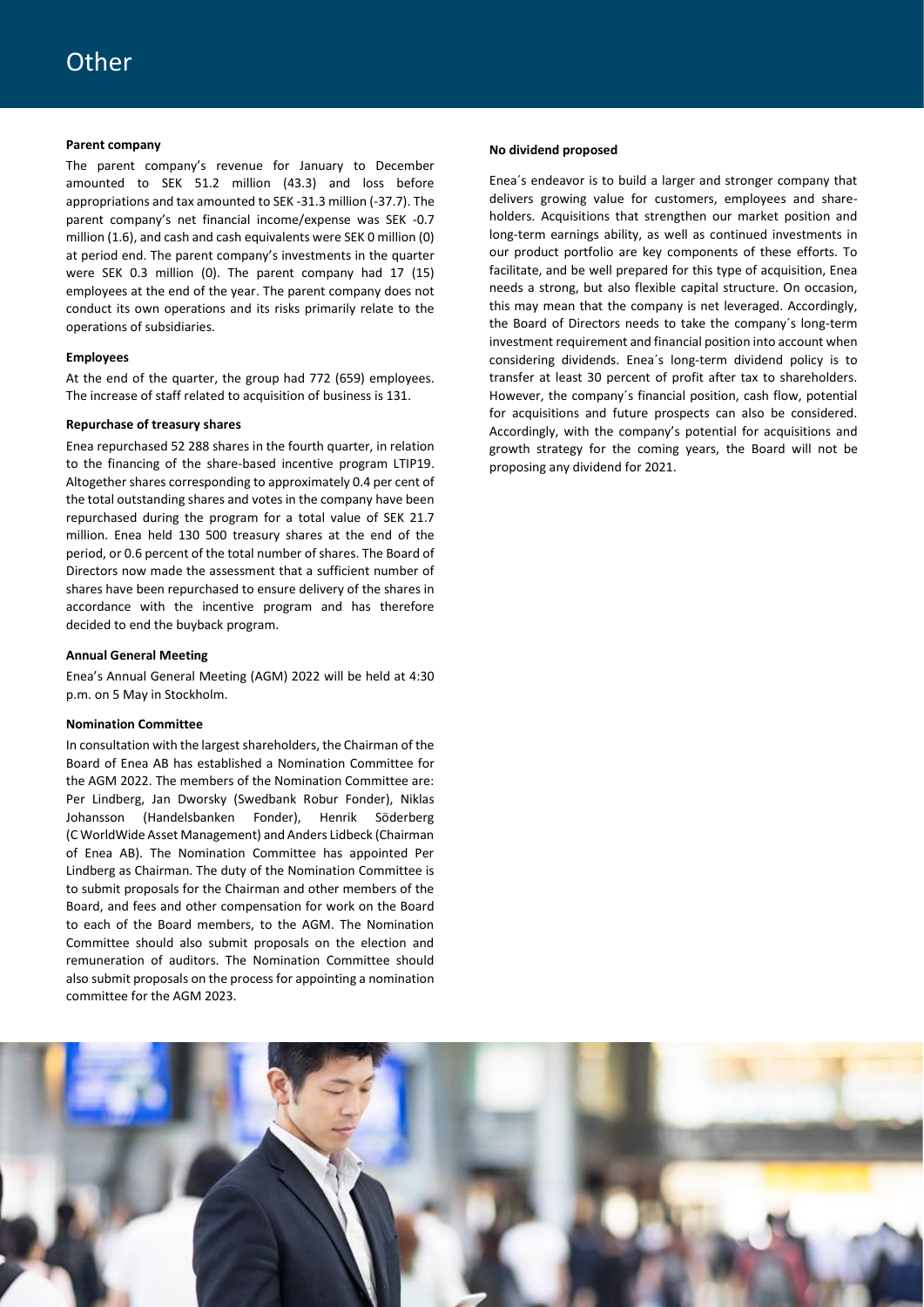### **Financial assets and liabilities**

The group applies IFRS 13. This Standard requires disclosures regarding uncertainty in valuations based on the three levels used for financial instruments.

*Level 1:* Fair value of financial instruments traded on an active market is based on listed market prices on the reporting date. A market is regarded as active if listed prices from a stock exchange, broker, industry group, pricing service or surveillance agency are readily and regularly available and if these prices represent actual and regularly occurring arm's length market transactions. The listed market price used for the group's financial assets is the current purchase price for corporate bonds. These are level 1 instruments.

*Level 2:* Fair value of financial instruments not traded on an active market (e.g. OTC derivatives are measured with the aid of valuation techniques). The group has currency derivatives, which are used for hedging purposes. Currency hedges are measured at market value by conducting an early allocation of the currency hedge to determine what the forward price would be if the maturity were at the reporting date. As of 31 December 2021, the group's currency hedged amounted to a receivable of SEK 1.8 million, which is the total of level 2.

*Level 3:* The group does not report any financial instruments at level 3 as of 31 December 2021.

For other financial assets and liabilities, carrying amount is consistent with fair value.

| Allocation by level in fair<br>value measurement, 31<br>December, SEK million | Level 1 Level 2 Level 3 | Total |
|-------------------------------------------------------------------------------|-------------------------|-------|
| Derivative instruments used for hedging purposes:                             |                         |       |
| Currency derivatives                                                          | 1.8                     | 1.8   |
| Total                                                                         | 1.8                     | 1.8   |

### **Accounting policies**

This Interim Report has been prepared in accordance with IAS 34 Interim Financial Reporting, which is consistent with Swedish legislation by applying RFR's (the Swedish Financial Reporting Board) recommendation RFR 1, Supplementary Accounting Rules for Groups, and RFR 2, Accounting for Legal Entities, for the parent company. The same accounting policies, definitions of key figures and computation methods have been applied as in the most recent annual accounts of the group and the parent company, unless otherwise stated below.

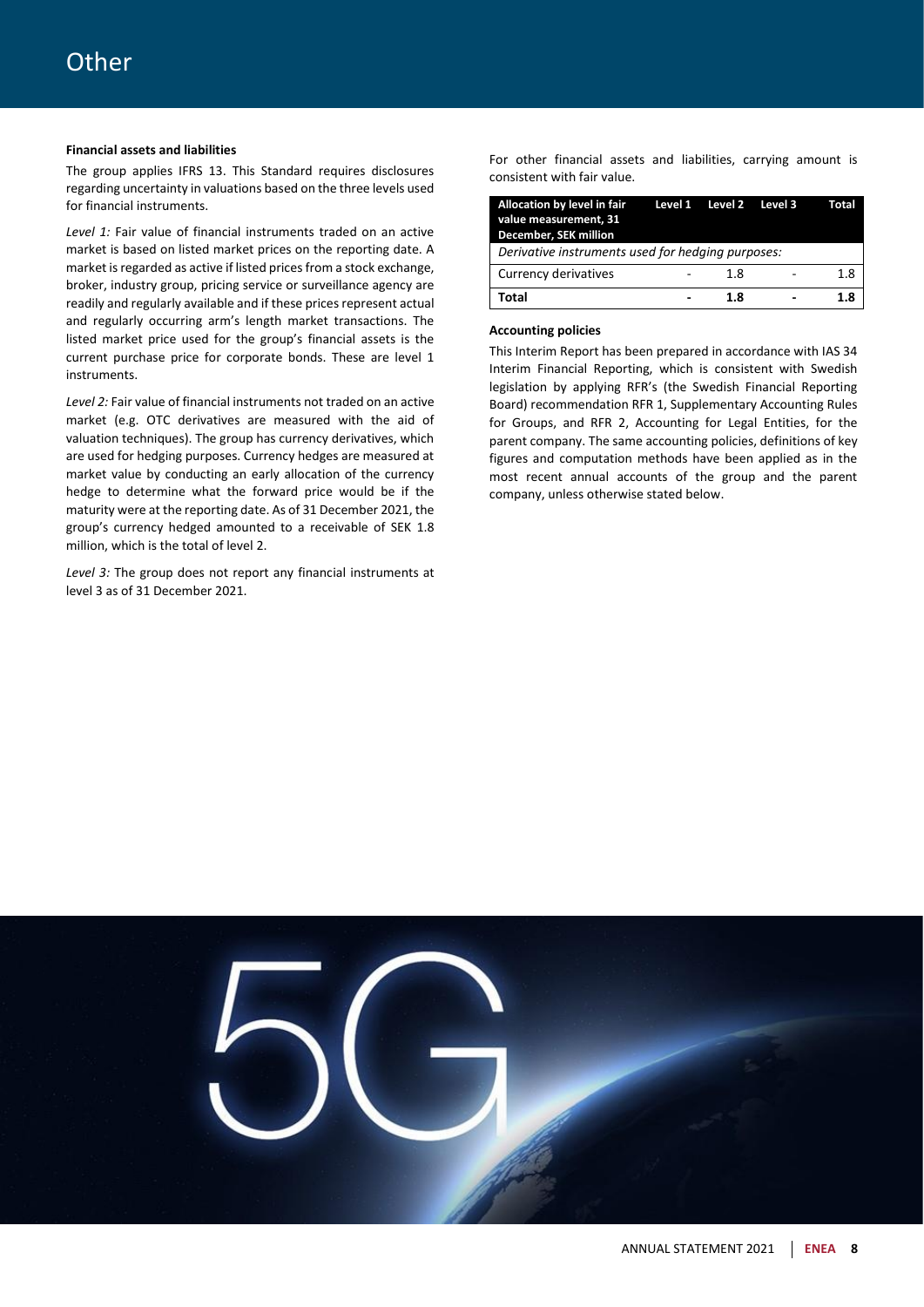#### **Financing**

Enea has a SEK 70 million overdraft facility, of which SEK 37 million had been utilized at the end of the quarter. The terms and conditions of the overdraft facility include covenants regarding net debt/EBITDA, all of which were satisfied as of 31 December 2021.

Enea has four bank loans of SEK 80 million (raised January 2019), SEK 250 million (raised October 2019), SEK 130 million (raised October 2020), and EUR 40 million (raised July 2021). The loans are to be repaid within two years. Interest accrues at Stibor 3M (with a floor) plus a market yield. The agreement stipulates customary covenants. These covenants were satisfied as of 31 December 2021. The remaining liability as of 31 December amounted to SEK 701 million.

#### **Material risks and uncertainty factors**

Dependency on Key Accounts is decreasing but remains high. These customers represented approximately 15 percent of the group's revenues in the quarter and the trend for these revenues is declining.

Enea is mainly active in cybersecurity and telecommunication, the latter being its largest market. The corona pandemic has a major negative impact on the global economy, which affects some customers' risk appetites and willingness to invest. For Enea, this may mean some projects being delayed, or not being executed. Meanwhile, the underlying drivers of telecommunication, involving a continued focus on virtualization, 5G and increased network capacity, remain. One effect of the corona pandemic has been traffic volumes in networks increasing, as many students and business employees work from home. This effect is likely to be partly transient, even if more widespread usage of digital tools and remote working do become a permanent change.

Enea's business strategy is based on developing new products and refining existing solutions, which means substantial investments. At year-end 2021, capitalized development costs amounted to SEK 269.7 million (216.0). The investments target markets with a great potential for growth and profitability, after careful analysis. If products, despite this, fail to achieve technical and financial success, the company's business and financial position can be negatively affected. This may lead to changes in strategy and priorities.

Essentially, Enea's business can operate from people's homes for a period. Enea has the tools to enable this with state-of-the-art communication solutions. Efficiency remains high but will, to some extent, be affected if restrictions on physical meetings

continue. Contact with customers now also mainly takes place via different communication solutions, instead of physical meetings. Enea has during 2021 received government support in form of two forgiven Covid-related loans of SEK 9.7 million.

Since there were no other significant changes to material risks and uncertainties in the quarter, the reader is referred to the review on pages 26-29 of the most recent Annual Report.

#### **Long-term ambition**

Our mission is to be a world-leading supplier of software components for telecommunication and cybersecurity. The market for data management in 5G, virtualization, and advanced cybersecurity is entering an exciting phase, where we can challenge established competitors and win market shares with innovative products and new business models. Overall, our ambition is to increase revenue robustly through the coming years, with an operating margin exceeding 20 percent, through organic growth in Network solution, plus complementary strategic acquisitions that advance our market position. This ambition means us passing yearly net sales of SEK 1.5 billion by 2023. The operating margin will vary between quarters, tracking growth. Growth and earnings performance will vary during years and between quarters, primarily due to how individual transactions occur, and the progress of royalty streams.

Enea´s target for the full year 2021 was to achieve revenue growth compared to previous year and an operating margin above 20 percent, which was met with a revenue growth of 7 percent and a full year margin of 22 percent.

#### **Outlook for 2022**

The uncertainty prevailing during the pandemic is starting to taper off, but some restrictions are still having an impact in parts of the world. We're heading back towards a more normalized business situation, and anticipate progressively fewer delays to customer projects and barriers to new business sales. Individual deals and licensing revenues may cause variations in revenues between individual quarters. Overall, we expect net sales growth on the previous year and an operating margin above 20 percent.

Kista, Sweden, 2 February 2022

The Board of Directors

*This Annual statement was not examined by the company´s auditors*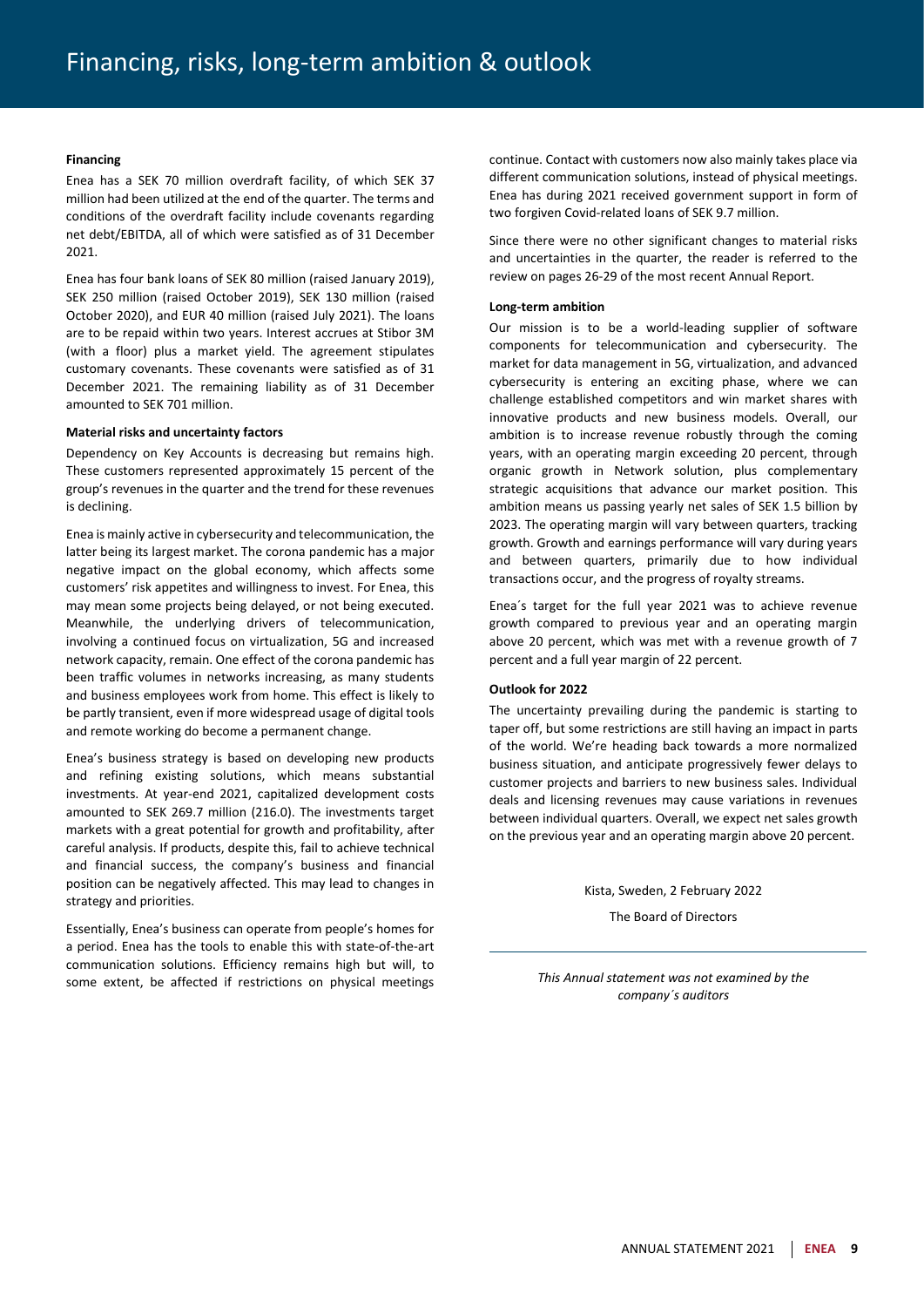#### **Acquisition of AdaptiveMobile Security**

On July 17th Enea acquired AdaptiveMobile Security including subsidiaries. The acquired company is market leading in technology for the protection of signaling and messaging in mobile networks. AdaptiveMobile Security is acquired at an enterprise value of EUR 45 million on a debt- and cash free basis and the transaction is financed by a new bank loan and cash. The company´s net sales 2020 amounted to EUR 15.5 million and it has 135 employees with head quarter in Dublin, Ireland.

The company was consolidated into Enea from the acquisition date, when operations were integrated into the Network Solutions product group. For the period acquisition date to December 2021, the unit reported net sales of SEK 103.4 million and an operating profit of SEK 21.6 million. The goodwill arising in the acquisition is not tax deductible and relates to estimated profitability, additions to the product portfolio, and expected synergy effects. The financial impact of this transaction is illustrated below. The analysis of fair value adjustment of product rights, customer contracts, current receivables and current liabilities is preliminary up to twelve months after acquisition date. In quarter four, goodwill and current liabilities were adjusted by minor amounts.

| <b>Purchase price</b>        | <b>SEK</b><br>thousand |
|------------------------------|------------------------|
| Cash and cash equivalents    | 400.342                |
| Total purchase consideration | 400,342                |

The preliminary carrying amounts (fair value recognized in the group) of identifiable assets and liabilities taken over as of the acquisition date:

#### **Fair value reported in the group**

| Acquisition cost for the group          | 400 342  |
|-----------------------------------------|----------|
| Goodwill                                | 291 156  |
| Net identifiable assets and liabilities | 109 186  |
| Current liabilities, interest bearing   | -121 196 |
| Other long-term liabilities             | -3 677   |
| Long-term liabilities, interest bearing | $-15330$ |
| Deferred tax liability                  | -24 952  |
| Cash and cash equivalents               | 21 195   |
| Current receivables                     | 52 086   |
| Other financial fixed assets            | 108      |
| Tangible fixed assets                   | 1 337    |
| Trademark                               | 2 3 2 5  |
| Product rights                          | 20 833   |
| Customer contracts                      | 176 458  |

The cash flow impact of the transaction amounts to SEK -379 million, consisting of purchase price of SEK -400 million and acquired cash of SEK 21 million. In connection to the acquisition,

short-term liabilities of SEK 78 million were taken over and paid during the quarter.

#### *Acquisition-related expenses*

Acquisition related expenses of SEK 12.5 million are included in administrative costs in the Consolidated Income Statement for  $2021$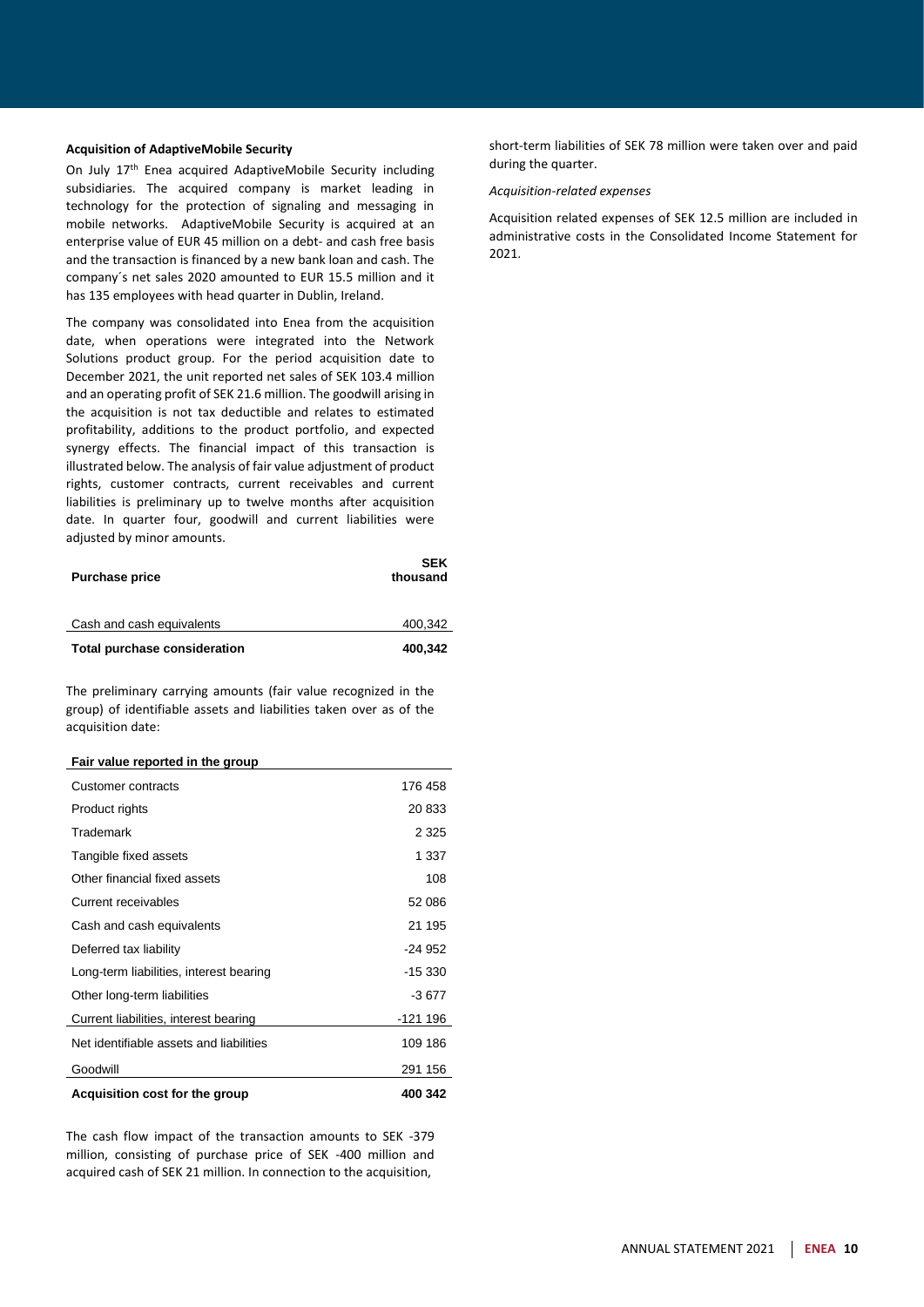### **Consolidated Statement of Comprehensive Income**

|                                                                    | Oct-Dec  |          |          | Jan-Dec  |  |
|--------------------------------------------------------------------|----------|----------|----------|----------|--|
| SEK <sub>m</sub>                                                   | 2021     | 2020     | 2021     | 2020     |  |
| Net sales                                                          | 279.2    | 248.0    | 975.6    | 915.1    |  |
| Other operating revenue                                            | 14.2     | 4.4      | 24.7     | 14.0     |  |
| <b>Total revenue</b>                                               | 293.4    | 252.3    | 1,000.3  | 929.1    |  |
| Cost of goods and service sold                                     | $-118.7$ | $-75.9$  | $-350.7$ | $-293.1$ |  |
| Gross profit                                                       | 174.8    | 176.4    | 649.7    | 636.0    |  |
| Sales and marketing costs                                          | $-47.6$  | $-48.0$  | $-181.9$ | $-202.5$ |  |
| R&D costs                                                          | $-41.4$  | $-38.7$  | $-137.0$ | $-140.5$ |  |
| General and administration costs                                   | $-24.7$  | $-25.6$  | $-114.8$ | $-104.4$ |  |
| Operating profit 1) 2) 3) 4)                                       | 61.1     | 64.2     | 216.0    | 188.6    |  |
| Net financial income/expense                                       | $-4.6$   | $-14.9$  | 5.2      | $-24.5$  |  |
| Profit before tax                                                  | 56.6     | 49.2     | 221.2    | 164.2    |  |
| Tax                                                                | $-2.0$   | $-1.8$   | $-20.9$  | $-21.9$  |  |
| Net profit for the period                                          | 54.5     | 47.4     | 200.3    | 142.3    |  |
|                                                                    |          |          |          |          |  |
| OTHER COMPREHENSIVE INCOME                                         |          |          |          |          |  |
| Items that may be reclassified to profit or loss                   |          |          |          |          |  |
| Change in hedging reserve, after tax                               | $-0.6$   | 3.5      | $-2.6$   | 2.4      |  |
| Exchange rate differences                                          | 38.2     | $-115.5$ | 108.3    | $-149.4$ |  |
| Items that will not be reclassified to profit or loss              |          |          |          |          |  |
| Pension obligations                                                | 0.3      | $-1.4$   | 1.0      | $-1.1$   |  |
|                                                                    |          |          |          |          |  |
| Total comprehensive income for the period, net of tax              | 92.4     | $-66.0$  | 307.0    | $-5.9$   |  |
| Profit for the period attributable to equity holders of the parent |          |          |          |          |  |
| company                                                            | 54.5     | 47.4     | 200.3    | 142.3    |  |
| Comprehensive income for the period attributable to equity         |          |          |          |          |  |
| holders of the parent company                                      | 92.4     | $-66.0$  | 307.0    | $-5.9$   |  |
| 1) including depreciation and write-down of tangible assets        | 3.5      | 2.7      | 11.3     | 11.2     |  |
| 2) Including amortization and write-down of intangible assets      |          |          | 129.4    | 76.1     |  |
| 3) Including amortization of right-to-use assets                   | 51.3     | 24.2     |          |          |  |
|                                                                    | 4.8      | 4.9      | 18.4     | 20.3     |  |
|                                                                    |          |          |          |          |  |
| 4) Non-recurring items included in operating profit                |          |          |          |          |  |
| Operating profit including non-recurring items                     | 61.1     | 64.2     | 216.0    | 188.6    |  |
| Write-down                                                         | 20.1     |          | 20.1     |          |  |
| Restructuring costs                                                | 1.9      | 8.7      | 1.9      | 28.7     |  |
| Transaction costs related to acquisitions                          |          | 0.2      | 12.5     | 4.3      |  |
| Operating profit excluding non-recurring items                     | 83.1     | 73.1     | 250.4    | 221.5    |  |

# **Key figures – Income Statement**

|                                                    | Oct-Dec |      | Jan-Dec |       |
|----------------------------------------------------|---------|------|---------|-------|
| SEK m                                              | 2021    | 2020 | 2021    | 2020  |
| Earnings per share (SEK)                           | 2.54    | 2.20 | 9.30    | 6.63  |
| Earnings per share after full dilution (SEK)       | 2.54    | 2.20 | 9.30    | 6.63  |
| Average number of shares before dilution (million) | 21.5    | 21.5 | 21.5    | 21.5  |
| Average number of shares after dilution (million)  | 21.5    | 21.5 | 21.5    | 21.5  |
| Net sales growth (%)                               | 13      | $-4$ | 7       | -8    |
| Gross margin (%)                                   | 62.6    | 71.1 | 66.6    | 69.5  |
| EBITDA (SEK m)                                     | 120.7   | 95.9 | 375.0   | 296.1 |
| Operating costs as % of revenue                    |         |      |         |       |
| - Sales and marketing costs                        | 17.0    | 19.3 | 18.6    | 22.1  |
| - R&D costs                                        | 14.8    | 15.6 | 14.0    | 15.4  |
| - G&A costs                                        | 8.8     | 10.3 | 11.8    | 11.4  |
| Operating margin excl. non-recurring items (%)     | 29.8    | 29.5 | 25.7    | 24.2  |
| Operating margin (%)                               | 21.9    | 25.9 | 22.1    | 20.6  |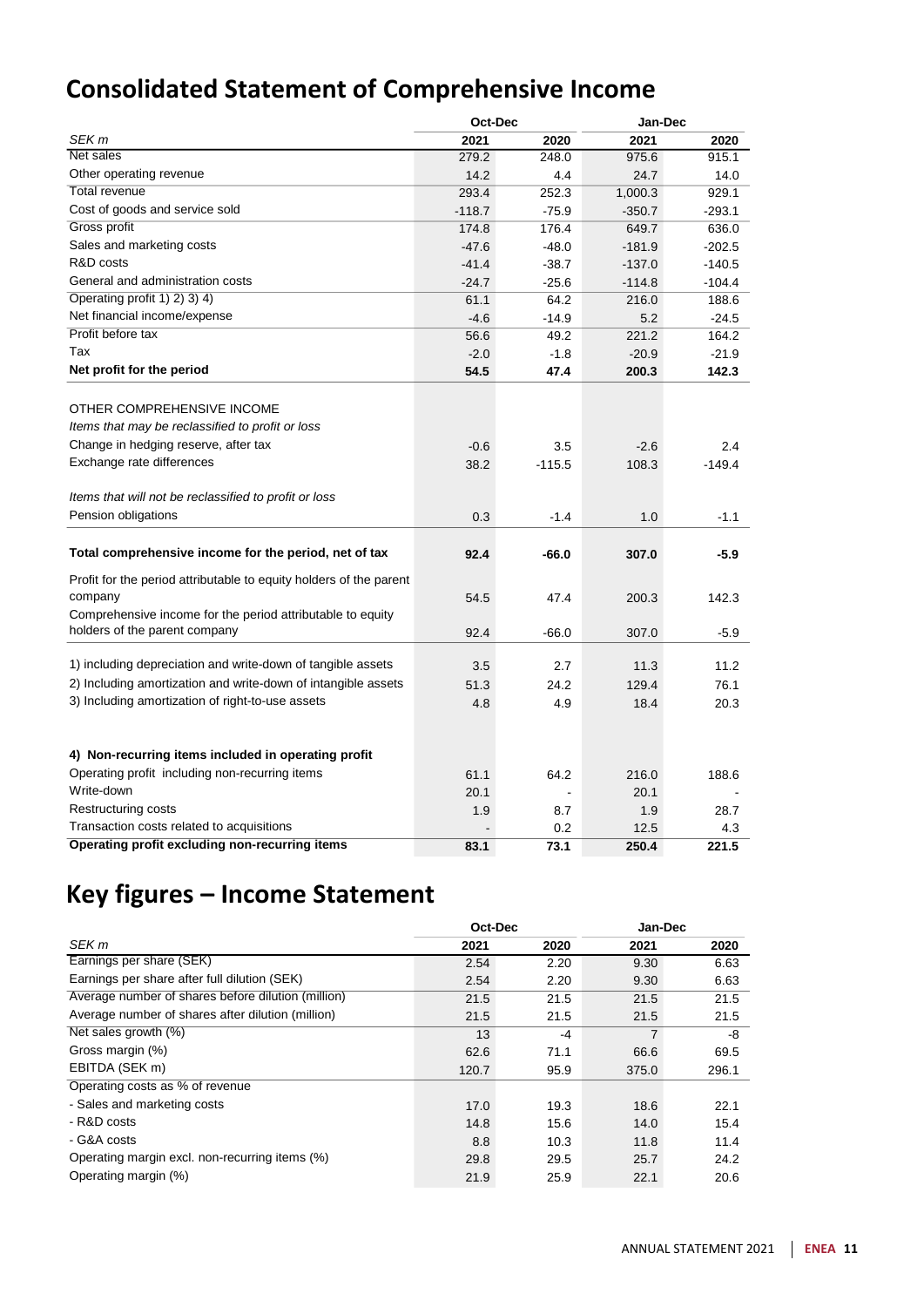### **Consolidated Statement of Financial Position**

|                                             | 31 Dec  | 31 Dec  |
|---------------------------------------------|---------|---------|
| SEK <sub>m</sub>                            | 2021    | 2020    |
| <b>ASSETS</b>                               |         |         |
| Intangible assets                           | 2,313.4 | 1,734.5 |
| - goodwill                                  | 1,595.6 | 1,227.7 |
| - capitalized development                   | 269.7   | 216.0   |
| - product rights                            | 69.1    | 57.4    |
| - customer contracts                        | 314.7   | 167.0   |
| - trademarks                                | 26.7    | 23.5    |
| - right-to-use assets                       | 36.9    | 42.0    |
| - other intangible asssts                   | 0.6     | 1.0     |
| Inventories, tools and installations        | 25.6    | 21.3    |
| Deferred tax assets                         | 24.7    | 19.4    |
| Other fixed assets                          | 4.3     | 6.1     |
| <b>Total fixed assets</b>                   | 2,368.0 | 1,781.4 |
| <b>Current receivables</b>                  | 454.0   | 357.5   |
| Cash and cash equivalents                   | 211.4   | 195.1   |
| <b>Total current assets</b>                 | 665.3   | 552.6   |
| <b>Total assets</b>                         | 3,033.3 | 2,334.0 |
| <b>EQUITY and LIABILITIES</b>               |         |         |
| <b>Equity</b>                               | 1,776.0 | 1,487.5 |
| <b>Provisions</b>                           | 2.0     | 3.1     |
| Long-term liabilities                       |         |         |
| Deferred tax liabilities                    | 124.3   | 96.0    |
| Long-term liabilities, interest-bearing     | 469.8   | 291.7   |
| Long-term liabilities, non-interest-bearing | 21.6    | 15.8    |
| Long-term liabilities, leasing              | 21.4    | 26.1    |
| <b>Total long-term liabilities</b>          | 637.1   | 429.6   |
| <b>Current liabilities</b>                  |         |         |
| Current liabilities, interest-bearing       | 268.8   | 142.2   |
| Current liabilities, non-interest-bearing   | 332.4   | 254.9   |
| Current liabilities, leasing                | 16.9    | 16.8    |
| <b>Total current liabilities</b>            | 618.1   | 413.9   |
| <b>Total equity and liabilities</b>         | 3,033.3 | 2,334.0 |

# **Consolidated Statement of Changes in Equity**

|                                           | 31 Dec  | 31 Dec  |
|-------------------------------------------|---------|---------|
| SEK m                                     | 2021    | 2020    |
| At beginning of period                    | 1,487.5 | 1,481.3 |
| Total comprehensive income for the period | 307.0   | $-5.9$  |
| Share saving program                      | 3.2     | 13.8    |
| Repurchasing of own shares                | $-21.7$ | $-1.7$  |
| At end of period                          | 1,776.0 | 1.487.5 |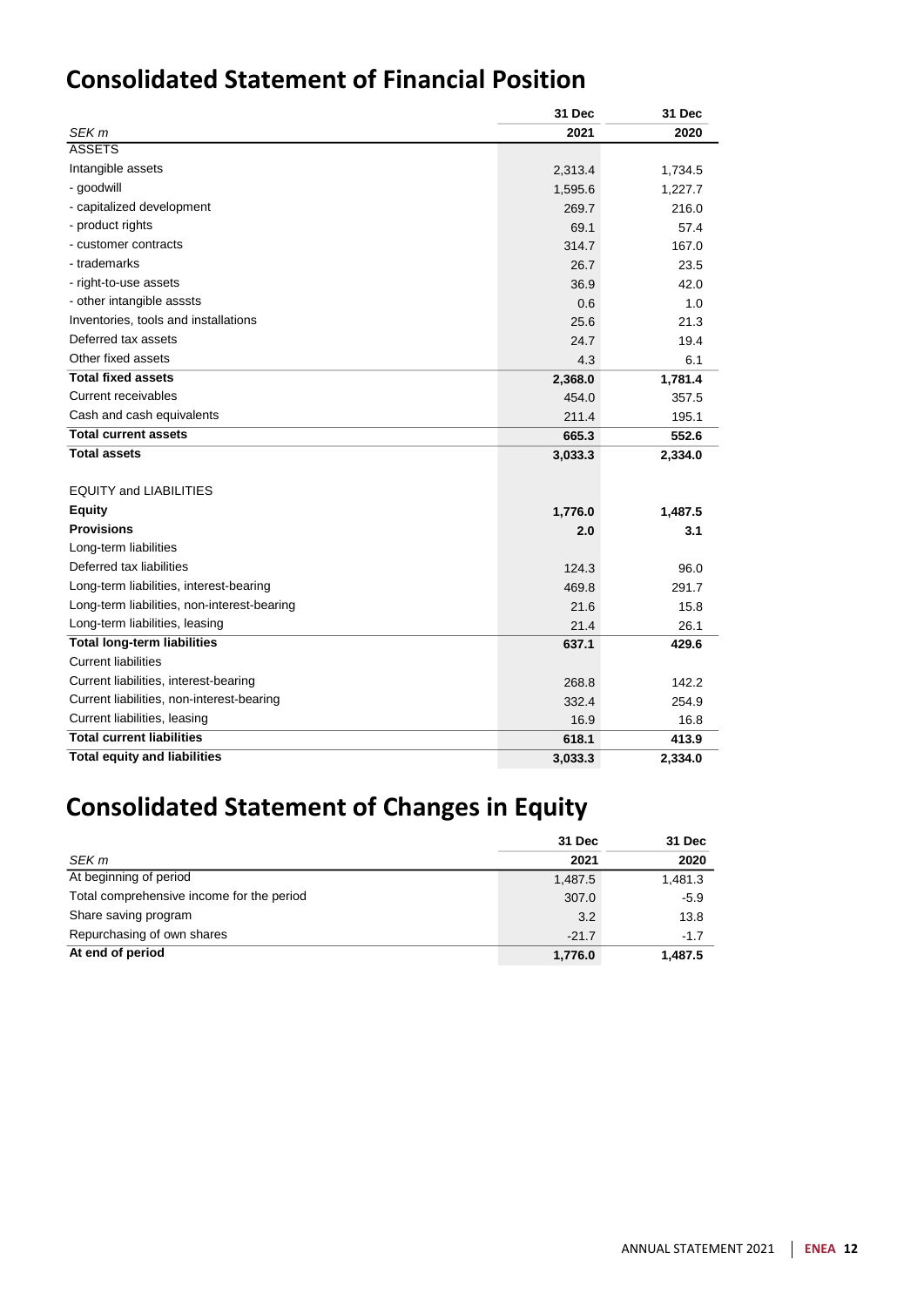## **Consolidated Statement of Cash Flow**

|                                                                          | Oct-Dec |         | Jan-Dec  |          |
|--------------------------------------------------------------------------|---------|---------|----------|----------|
| Mkr                                                                      | 2021    | 2020    | 2021     | 2020     |
|                                                                          |         |         |          |          |
| Operating cash flow before changes in working capital                    | 112.8   | 80.8    | 367.3    | 279.9    |
| Cash flow from changes in working capital                                | 29.6    | $-19.4$ | $-33.6$  | $-5.7$   |
| Cash flow from operating activities                                      | 142.4   | 61.5    | 333.7    | 274.2    |
| Cash flow from investing activities                                      | $-38.3$ | $-31.2$ | $-138.4$ | $-130.9$ |
|                                                                          |         |         |          |          |
| Cash flow from acquisition of operations, net                            | $-0.0$  | $-90.5$ | $-379.4$ | $-90.5$  |
| Cash flow from financing activities, raising of loans                    | 0.2     | 134.1   | 412.4    | 139.4    |
| Cash flow from financing activities, amortization of loans               | $-56.2$ | $-42.5$ | $-180.9$ | $-108.3$ |
| Cash flow from financing activities, amortization of lease liability     | $-4.7$  | $-4.8$  | $-18.3$  | $-20.5$  |
| Cash flow from financing activities, repurchase of shares                | $-12.8$ |         | $-21.7$  |          |
|                                                                          |         |         |          |          |
| Cash flow from financing activities, settlement of share savings program |         |         |          | $-1.7$   |
| Cash flow for the period                                                 | 30.6    | 26.5    | 7.5      | 61.6     |
| Cash and cash equivalents at the beginning of period                     | 176.3   | 180.0   | 195.0    | 146.1    |
| Exchange rate difference in cash and cash equivalents                    | 4.4     | $-11.4$ | 8.8      | $-12.7$  |
| Cash and cash equivalents at the end of period                           | 211.4   | 195.0   | 211.4    | 195.0    |

# **Key figures – Balance Sheet and Cash Flow Statement**

|                                                     | Jan-Dec |       |
|-----------------------------------------------------|---------|-------|
| SEK m                                               | 2021    | 2020  |
| Cash and cash equivalents (SEK m)                   | 211.4   | 195.1 |
| Equity ratio (%)                                    | 58.6    | 63.7  |
| Equity per share (SEK)                              | 82.7    | 69.1  |
| Cash flow from operating activities per share (SEK) | 15.5    | 12.8  |
| Net debt (SEK m)                                    | 527.3   | 238.8 |
| Number of employees at end of period                | 772     | 659   |
| Return on equity (%)                                | 12.3    | 9.6   |
| Return on capital employed (%)                      | 14.0    | 11.2  |
| Return on assets (%)                                | 11.8    | 9.5   |

# **Parent Company**

# **Parent Company**

### **Income Statement**

|                                 | Jan-Dec |         |
|---------------------------------|---------|---------|
| SEK m                           | 2021    | 2020    |
| Revenue                         | 51.2    | 43.3    |
| Operating costs                 | $-81.8$ | $-82.6$ |
| Operating profit                | $-30.6$ | $-39.3$ |
| Financial net                   | $-0.7$  | 1.6     |
| Profit/loss after financial net | $-31.3$ | $-37.7$ |
| Appropriations                  | 30.5    | 37.0    |
| Profit/loss before tax          | $-0.8$  | $-0.7$  |
| Tax                             |         |         |
| Net profit/loss for the period  | -0.8    | -0.7    |

### **Balance Sheet**

|                                                      | 31 Dec  |         |
|------------------------------------------------------|---------|---------|
| SEK m                                                | 2021    | 2020    |
| <b>ASSETS</b>                                        |         |         |
| <b>Fixed assets</b>                                  | 213.1   | 212.4   |
| Current assets                                       | 1,426.2 | 1,116.5 |
| <b>Total assets</b>                                  | 1,639.4 | 1,329.0 |
| EQUITY AND LIABILITIES                               |         |         |
| Equity                                               | 832.5   | 851.7   |
| Untaxed reserves<br>Long-term liabilities, interest- | 2.7     | 3.7     |
| bearing                                              | 469.8   | 291.7   |
| Current liabilities, interest-bearing                | 267.3   | 137.5   |
| Current liabilities, other                           | 67.0    | 44.3    |
| <b>Total equity and liabilities</b>                  | 1,639.4 | 1,329.0 |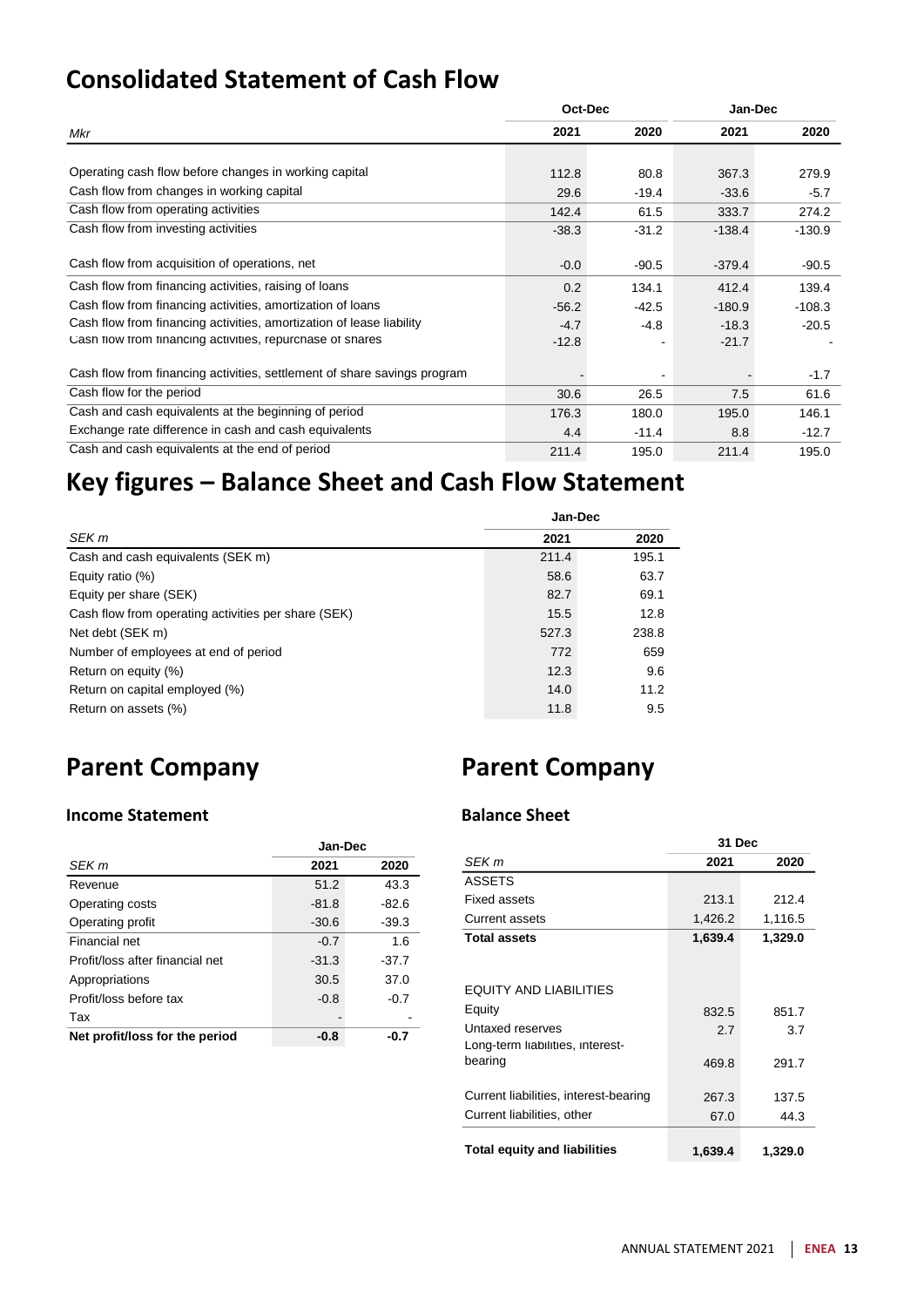# **Quarterly data\***

|                                                 | 2021     |          |         |         | 2020     |         |          |         | 2019     |         |
|-------------------------------------------------|----------|----------|---------|---------|----------|---------|----------|---------|----------|---------|
| SEK m                                           | Kv4      | Kv3      | Kv2     | Q1      | Q4       | Q3      | Q2       | Q1      | Q4       | Q3      |
| <b>INCOME STATEMENT</b>                         |          |          |         |         |          |         |          |         |          |         |
| Net sales                                       | 279.2    | 256.6    | 225.8   | 214.0   | 248.0    | 206.4   | 239.0    | 221.7   | 258.0    | 246.9   |
| Other operating revenue                         | 14.2     | 2.4      | 5.3     | 2.8     | 4.4      | 2.3     | 2.3      | 5.0     | 2.8      | 3.2     |
| Cost of goods and services sold                 | $-118.7$ | $-88.9$  | $-72.1$ | $-71.1$ | $-75.9$  | $-64.5$ | $-73.5$  | $-79.2$ | $-74.5$  | $-72.4$ |
| Gross profit                                    | 174.8    | 170.1    | 159.0   | 145.7   | 176.4    | 144.3   | 167.7    | 147.6   | 186.4    | 177.8   |
| Sales and marketing costs                       | $-47.6$  | $-48.3$  | $-41.5$ | $-44.6$ | $-48.0$  | $-44.9$ | $-54.3$  | $-55.2$ | $-53.8$  | $-48.8$ |
| R&D costs                                       | $-41.4$  | $-34.7$  | $-30.5$ | $-30.3$ | $-38.7$  | $-27.9$ | $-29.1$  | $-44.8$ | $-44.0$  | $-40.4$ |
| General and administration costs                | $-24.7$  | $-39.1$  | $-24.9$ | $-26.1$ | $-25.6$  | $-28.7$ | $-25.2$  | $-25.0$ | $-31.6$  | $-25.0$ |
| Operating profit                                | 61.1     | 48.1     | 62.1    | 44.7    | 64.2     | 42.8    | 59.1     | 22.6    | 57.0     | 63.5    |
| Net financial income/expense                    | $-4.6$   | 9.2      | $-3.7$  | 4.3     | $-14.9$  | $-6.3$  | $-4.2$   | 1.0     | $-26.0$  | $-8.2$  |
| Profit before tax                               | 56.6     | 57.2     | 58.4    | 48.9    | 49.2     | 36.5    | 54.9     | 23.5    | 30.9     | 55.3    |
| Tax                                             | $-2.0$   | $-7.0$   | $-6.5$  | $-5.4$  | $-1.8$   | $-5.4$  | $-8.1$   | $-6.5$  | $-2.8$   | $-7.7$  |
| Net profit for the period                       | 54.5     | 50.2     | 52.0    | 43.5    | 47.4     | 31.1    | 46.8     | 17.0    | 28.2     | 47.7    |
| Other comprehensive income                      | 37.9     | 27.7     | $-30.2$ | 71.3    | $-113.4$ | $-34.2$ | $-108.7$ | 108.2   | $-62.5$  | 63.4    |
| <b>Total comprehensive income</b>               | 92.4     | 77.9     | 21.8    | 114.9   | $-66.0$  | $-3.1$  | $-61.9$  | 125.2   | $-34.3$  | 111.0   |
| <b>BALANCE SHEET</b>                            |          |          |         |         |          |         |          |         |          |         |
| Intangible assets                               | 2,313.4  | 2,305.5  | 1,777.6 | 1,801.9 | 1,734.5  | 1,669.5 | 1,695.3  | 1,784.7 | 1,672.3  | 1,735.1 |
| Other fixed assets                              | 50.3     | 36.3     | 35.5    | 39.1    | 40.7     | 30.1    | 26.6     | 27.7    | 27.6     | 28.8    |
| Other financial fixed assets                    | 4.3      | 5.0      | 5.1     | 5.0     | 6.1      | 4.0     | 3.4      | 3.4     | 3.4      | 3.4     |
| Current receivables                             | 454.0    | 461.0    | 353.0   | 379.5   | 357.5    | 347.0   | 371.4    | 388.9   | 364.3    | 394.3   |
| Cash and cash equivalents                       | 211.4    | 176.4    | 250.5   | 236.9   | 195.1    | 180.0   | 184.5    | 170.3   | 146.1    | 395.7   |
| <b>Total assets</b>                             | 3,033.3  | 2,984.1  | 2,421.7 | 2,462.5 | 2,334.0  | 2,230.6 | 2,281.2  | 2,375.1 | 2,213.8  | 2,557.2 |
| Shareholders' equity                            | 1,776.0  | 1,699.4  | 1,629.2 | 1,606.0 | 1,487.5  | 1,553.1 | 1,552.2  | 1,611.5 | 1,481.3  | 1,507.9 |
| Long-term liabilities, interest-bearing         | 491.2    | 592.1    | 181.2   | 315.5   | 317.7    | 245.7   | 246.4    | 283.6   | 283.6    | 105.9   |
| Long-term liabilities, non-interest-<br>bearing | 147.9    | 146.6    | 116.2   | 116.1   | 115.0    | 105.1   | 102.5    | 103.1   | 99.0     | 93.0    |
| Current liabilities, interest-bearing           | 285.8    | 240.2    | 247.3   | 163.0   | 159.0    | 87.2    | 134.5    | 105.1   | 117.0    | 515.5   |
| bearing                                         | 332.4    | 305.9    | 247.7   | 262.0   | 254.9    | 239.5   | 245.7    | 271.7   | 232.9    | 334.9   |
|                                                 |          |          |         |         |          |         |          |         |          |         |
| <b>Total equity and liabilities</b>             | 3,033.3  | 2,984.1  | 2,421.7 | 2,462.5 | 2,334.0  | 2,230.6 | 2,281.2  | 2,375.1 | 2,213.8  | 2,557.2 |
| <b>CASH FLOW</b>                                |          |          |         |         |          |         |          |         |          |         |
| Cash flow from operating activities             | 142.4    | 28.3     | 94.3    | 68.8    | 61.5     | 82.8    | 67.7     | 62.2    | 48.6     | 69.5    |
| Cash flow from investing activities             | $-38.3$  | $-34.8$  | $-33.1$ | $-32.3$ | $-31.2$  | $-34.6$ | $-34.9$  | $-30.2$ | $-22.2$  | $-21.4$ |
| Cash flow from financing activities             | $-73.5$  | 310.2    | $-44.6$ | $-0.5$  | 86.7     | $-52.3$ | $-8.1$   | $-17.4$ | $-223.4$ | 193.4   |
| Cash flow for the period                        | 30.6     | 303.7    | 16.6    | 36.0    | 116.9    | $-4.0$  | 24.6     | 14.6    | $-197.0$ | 241.5   |
| Cash flow from acquisition of<br>operation:     |          |          |         |         |          |         |          |         |          |         |
| Cash flow for the period, from                  |          |          |         |         |          |         |          |         |          |         |
| acquisition of operation                        | $-0.0$   | $-379.3$ |         |         | $-90.5$  |         |          |         | $-47.1$  |         |
| Total cash flow for the period                  | 30.6     | $-75.7$  | 16.6    | 36.0    | 26.5     | $-4.0$  | 24.6     | 14.6    | $-244.2$ | 241.5   |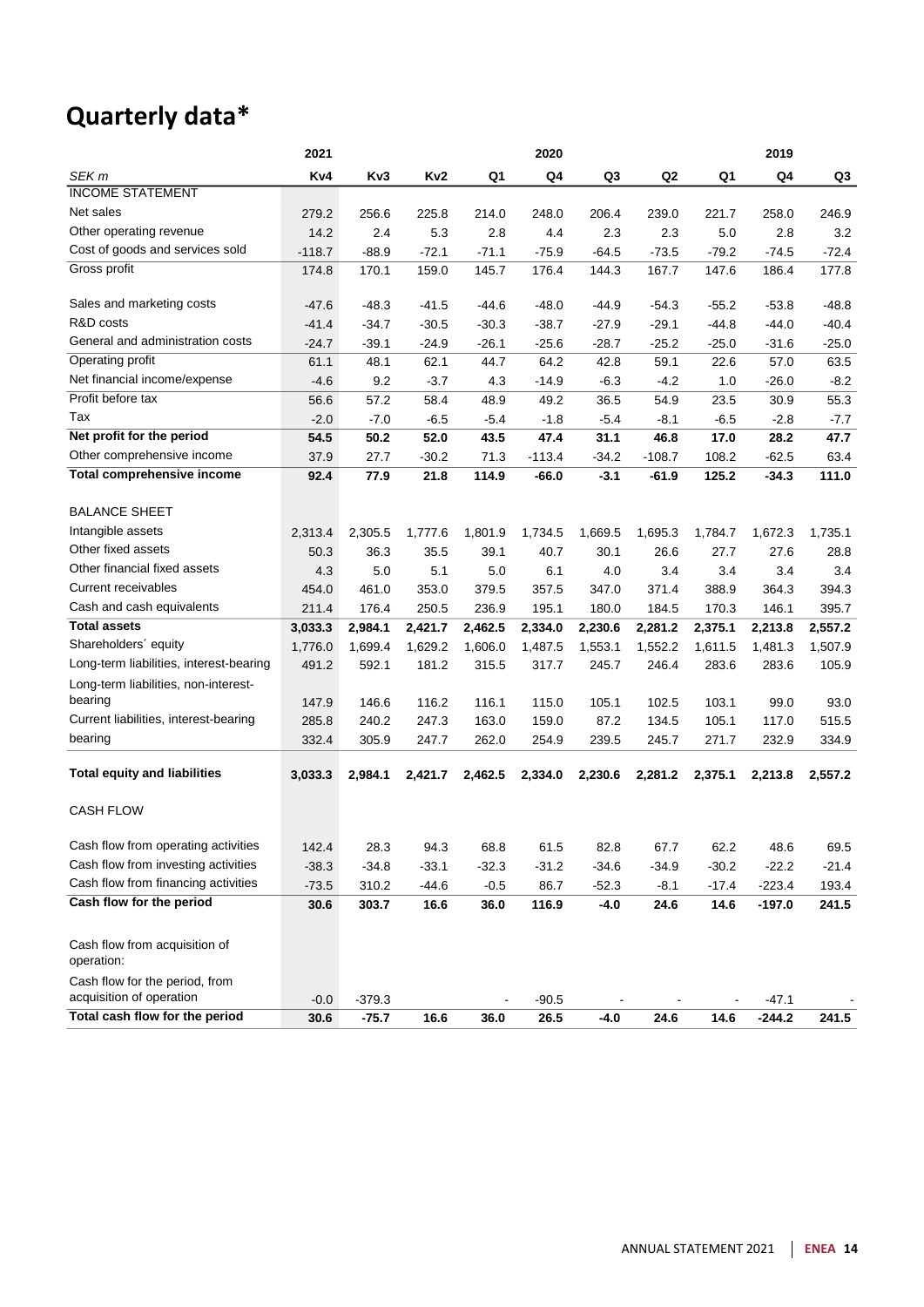# **Five-year summary\***

| SEK m                                                        | 2021     | 2020     | 2019     | 2018     | 2017     |
|--------------------------------------------------------------|----------|----------|----------|----------|----------|
| <b>INCOME STATEMENT</b>                                      |          |          |          |          |          |
| <b>Net Sales</b>                                             | 975.6    | 915.1    | 994.5    | 824.3    | 584.4    |
| Other operating revenue                                      | 24.7     | 14.0     | 17.5     | 17.7     | 4.0      |
| Operating expenses                                           | $-784.4$ | $-740.5$ | $-757.3$ | $-653.1$ | $-485.6$ |
| Operating profit                                             | 216.0    | 188.6    | 254.7    | 188.9    | 102.8    |
| Net financial income/expense                                 | 5.2      | $-24.5$  | $-51.7$  | $-27.7$  | $-5.2$   |
| Profit before tax                                            | 221.2    | 164.2    | 203.0    | 161.1    | 97.6     |
| Profit for the period                                        | 200.3    | 142.3    | 169.7    | 141.7    | 82.5     |
| Total                                                        | 200.3    | 142.3    | 169.7    | 141.7    | 82.5     |
|                                                              |          |          |          |          |          |
| <b>BALANCE SHEET</b>                                         |          |          |          |          |          |
| Intangible assets                                            | 2,313.4  | 1,734.5  | 1,672.3  | 1,381.4  | 522.2    |
| Other intangible assets                                      | 50.3     | 40.7     | 27.6     | 33.7     | 31.0     |
| Other financial fixed assets                                 | 4.3      | 6.1      | 3.4      | 3.1      | 2.7      |
| Financial assets held for sale, non-current                  |          |          |          |          | 62.1     |
| <b>Current receivables</b>                                   | 454.0    | 357.5    | 364.3    | 426.8    | 203.6    |
| Financial assets held for sale, current                      |          |          |          |          | 40.2     |
| Cash and cash equivalents                                    | 211.4    | 195.1    | 146.1    | 74.7     | 312.0    |
| <b>Total assets</b>                                          | 3,033.3  | 2,334.0  | 2,213.8  | 1,919.7  | 1,173.8  |
|                                                              |          |          |          |          |          |
| Shareholders' equity                                         | 1,776.0  | 1,487.5  | 1,481.3  | 985.8    | 754.2    |
| Long-term liabilities, interest-bearing                      | 469.8    | 291.7    | 263.0    | 539.8    | 82.0     |
| Long-term liabilities, non-interest-bearing                  | 169.3    | 141.0    | 119.6    | 86.8     | 161.8    |
| Current liabilities, interest-bearing                        | 268.8    | 142.2    | 99.1     | 94.3     | 34.0     |
| Current liabilities, non-interest-bearing                    | 349.3    | 271.7    | 250.8    | 212.9    | 141.8    |
| <b>Total equity and liabilities</b>                          | 3,033.3  | 2,334.0  | 2,213.8  | 1,919.7  | 1,173.8  |
|                                                              |          |          |          |          |          |
| <b>CASH FLOW</b>                                             |          |          |          |          |          |
| Cash flow from operating activities                          | 333.7    | 274.2    | 245.2    | 168.6    | 116.6    |
| Cash flow from investing activities                          | $-138.4$ | $-130.9$ | $-90.9$  | 30.5     | $-139.7$ |
| Cash flow from investing activities-acquisition of operation | $-379.4$ | $-90.5$  | $-47.1$  | $-954.4$ | $-96.3$  |
| Cash flow from financing activities                          | 191.5    | 8.9      | $-35.9$  | 514.2    | 206.6    |
| Cash flow for the period                                     | 7.5      | 61.6     | 71.2     | -241.1   | 87.2     |
|                                                              |          |          |          |          |          |
| <b>KEY FIGURES</b>                                           |          |          |          |          |          |
| Net sales growth, %                                          | 7        | -8       | 21       | 41       | 17       |
| Operating margin, %                                          | 22.1     | 20.6     | 25.6     | 22.9     | 17.6     |
| Profit margin, %                                             | 22.7     | 17.9     | 20.4     | 19.5     | 16.7     |
| Return on capital employed, %                                | 14.0     | 11.2     | 15.6     | 17.0     | 16.3     |
| Return on equity, %                                          | 12.3     | 9.6      | 13.8     | 16.3     | 14.0     |
| Return on total capital, %                                   | 11.8     | 9.5      | 13.3     | 13.8     | 11.1     |
| Interest coverage ration, multiple                           | 3.3      | 4.1      | 3.8      | 4.1      | 5.4      |
| Equity ratio, %                                              | 58.6     | 63.7     | 66.9     | 51.4     | 64.3     |
| Liquidity, %                                                 | 107.6    | 133.5    | 145.9    | 163.2    | 316.1    |
| <b>EBITDA</b>                                                | 375.0    | 296.1    | 340.8    | 229.3    | 126.6    |
| Net debt/EBITDA                                              | 1.41     | 0.81     | 0.63     | 2.44     | $-1.58$  |
| Average number of employees                                  | 705      | 634      | 629      | 563      | 467      |
| Net sales per employee, SEK m                                | 1.4      | 1.4      | 1.6      | 1.5      | 1.3      |
| Net asset value per share, SEK                               | 82.66    | 69.09    | 69.54    | 50.99    | 39.00    |
| Earnings per share, SEK                                      | 9.30     | 6.63     | 8.47     | 7.33     | 4.69     |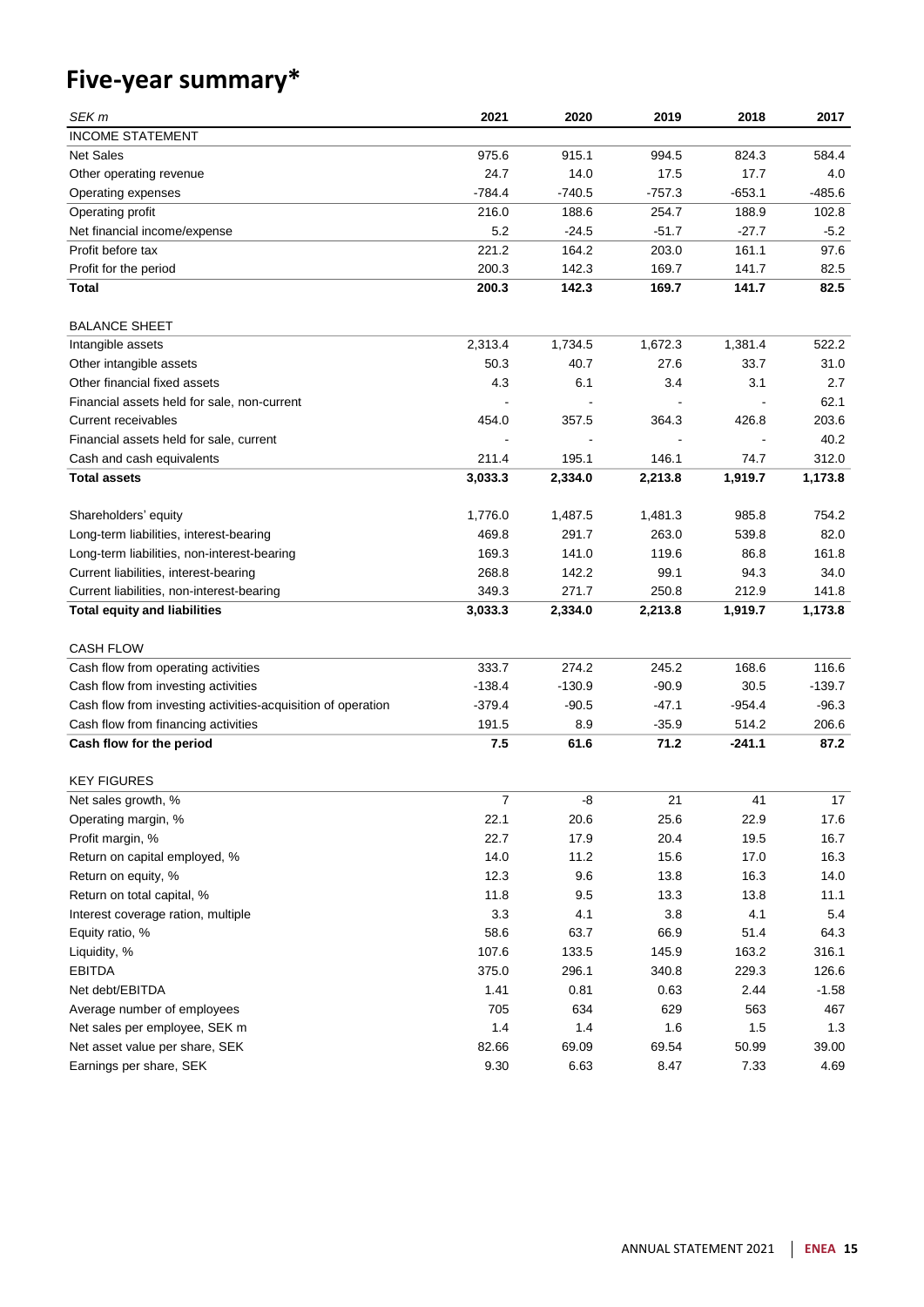### **Financial definitions and alternative performance measures**

**Cash flow from operating activities per share:** Cash flow from operating activities in relation to the average number of shares.

**Capital employed**: Total assets less non-interest-bearing liabilities including deferred tax liabilities. Average capital employed is computed as opening plus closing capital employed divided by two.

**Debt service ratio:** Cash flow from operating activities - ongoing investment + total financial expenses) in relation to the principal and total financial costs over a reference period of twelve (12) months.

**Dividend per share:** Dividend for the current financial year divided by the number of shares on the reporting date**.**

**Earnings per share:** Profit after tax in relation to the average number of shares.

**EBITDA:** Earnings before financial items plus depreciation. Equity per share: Equity in relation to the total number of shares outstanding. Equity ratio: Equity including minority interests in relation to total assets.

**Equity per share:** Equity in relation to the total number of shares outstanding.

**Interest coverage ratio**: Profit after financial items plus financial costs in relation to financial costs.<sup>2</sup>

**Gross margin:** Gross profit less reversed contingent consideration in relation to turnover.

**Interest coverage ratio:** Profit/loss after financial items plus financial expenses in relation to financial expenses.<sup>2</sup>

**Liquidity:** Cash and cash equivalents, including current investments and receivables, in relation to current liabilities.

**Net asset value per share:** Net asset value, equivalent to equity, in relation to the total number of shares outstanding.

**Net debt:** Interest-bearing liabilities and unconditional acquisition related liabilities less cash and cash equivalents and financial investments, i.e. negative net cash.

**Net sales growth<sup>1</sup> :** Revenue in the period in relation to the previous period's revenue.

**Net sales per employee:** Revenue in relation to the average number of employees.

**Non-recurring items:** Items of a non-repeating nature in normal operating activities. Non-recurring items include restructuring expenses, non-recurring write-downs, expenses for legal consulting relating to major disputes and transaction and integration expenses for major acquisitions. Transaction expenses include costs for legal and financial consulting but exclude financing expenses. Reversed contingent consideration are also included in non-recurring items. The purpose of specifying these items is to clarify the progress of underlying operations.

**Operating margin:** Operating profit in relation to revenue.

**Operating profit excl. non-recurring items:** Profit from operations before financial items and tax, adjusted for nonrecurring items.

**Profit margin:** Profit/loss after financial items in relation to revenue.

**Return on capital employed:** Operating profit plus financial income related to average capital employed.

**Return on equity:** Profit (loss) after tax in relation to average equity.

**Return on total capital:** Profit after financial items plus financial costs in relation to average total assets.

*This Interim Report uses non-IFRS measures that Enea and other parties use to evaluate Enea's results of operations. These measures provide management and investors with significant information to analyze trends in the company's business operations. These non-IFRS measures are intended to complement, but not replace, financial measures presented in accordance with IFRS.*

|                                                                             | Oct-Dec |         | Jan-Dec |         |
|-----------------------------------------------------------------------------|---------|---------|---------|---------|
| 1. Reconciliation of net sales growth                                       | 2021    | 2020    | 2021    | 2020    |
| Net sales, SEK million                                                      | 279.2   | 248.0   | 975.6   | 915.1   |
| Net sales growth, SEK million                                               | 31.2    | $-10.1$ | 60.5    | $-79.4$ |
| Net sales growth, %                                                         | 13      | -4      |         | -8      |
| Currency effect, unchanged exchange rates compared to previous year, SEK m  | $-0.3$  | $-12.3$ | $-36.9$ | $-13.6$ |
| Currency effect, unchanged exchange rates compared to previous year, %      | $-0$    | -5      | -4      |         |
| Net sales growth, unchanged exchange rates compared to previous year, SEK m | 31.5    | 2.2     | 97.4    | $-65.8$ |
| Net sales growth, unchanged exchange rates compared to previous year, %     | 13      |         | 11      |         |

|                                               | Oct-Dec |         | Jan-Dec |         |  |
|-----------------------------------------------|---------|---------|---------|---------|--|
| 2. Reconciliation of financial income/expense | 2021    | 2020    | 2021    | 2020    |  |
| Financial income, SEK million                 | 58.6    | 6.1     | 100.6   | 28.1    |  |
| Financial expense, SEK million                | $-63.1$ | $-21.0$ | $-95.4$ | $-52.5$ |  |
| Reported financial income/expense             | $-4.6$  | $-14.9$ | 5.2     | $-24.5$ |  |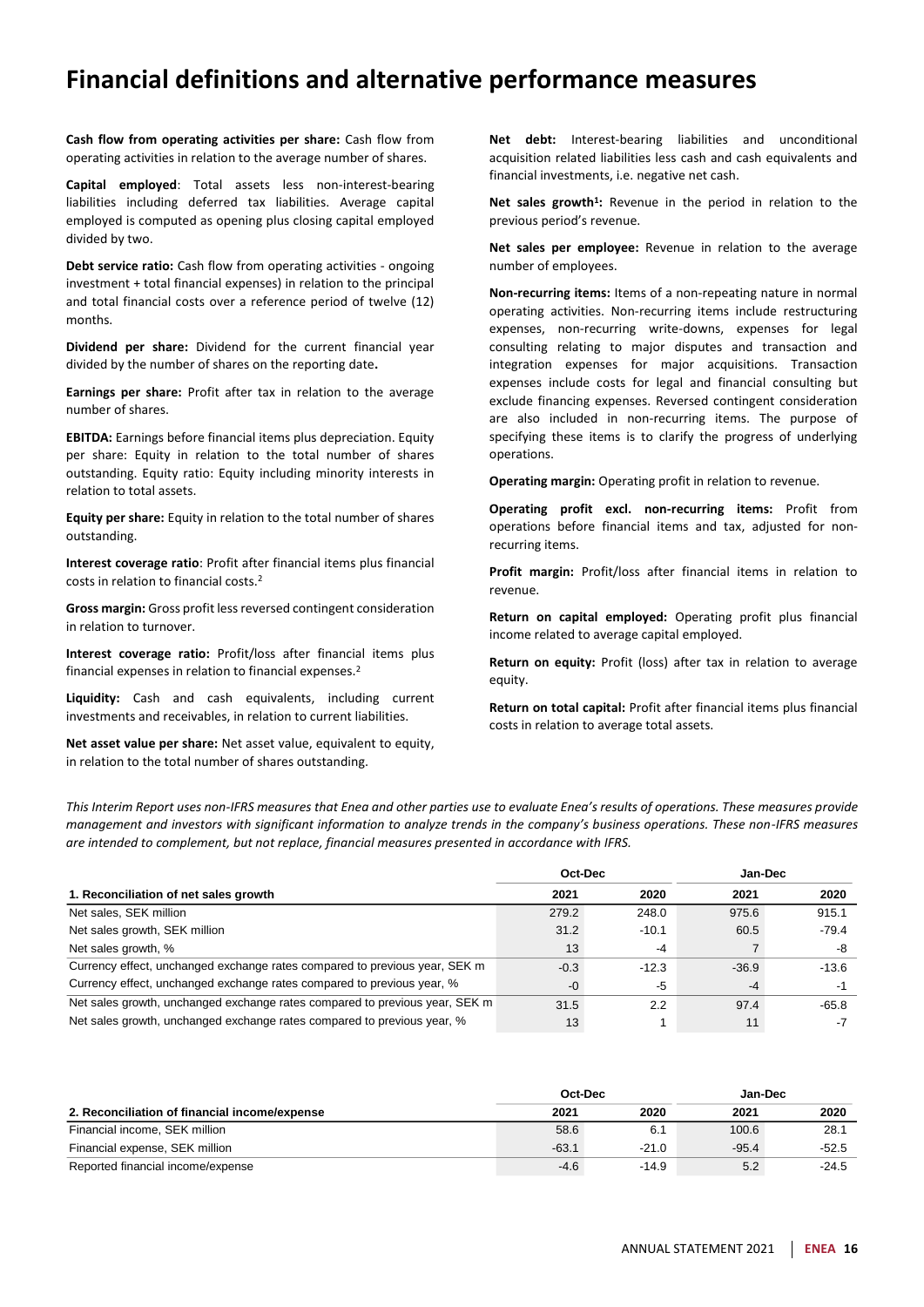Enea is one of the world's leading specialists in software for telecommunication and cybersecurity. The company's cloudnative products are used to enable and protect services for subscribers, enterprise customers, and connected devices. More than four and a half billion people rely on Enea technologies in their daily lives.

Enea focuses on selected core segments (see illustration below), where it aspires to leadership. The product portfolio includes:

- Cloud data management in 4G/5G networks
- Mobile video traffic management
- Signaling and messaging security
- Management of services in Wi-Fi networks
- Policy and access control
- Embedded traffic classification
- Cloud-based services for the Internet of Things
- Real-time operating systems for mobile networks

Enea applies two main sales models, direct sales to endcustomers, and indirect sales through partners. Direct sales of turnkey solutions to operators are mainly in the four areas cloud data management, mobile video traffic management, management of services in Wi-Fi networks, and policy and access control.

Indirect sales involve component sales to system vendors or system integrators, who in turn, deliver and implement complete solutions for operators and enterprises. This sales model is mainly in real-time operating systems and embedded traffic intelligence.

Data communication solutions have been Enea's core business since the company was founded over 50 years ago. Enea was the first company in the Nordic region to connect to the Internet and received the first email in Sweden. The company also registered Sweden's first Internet domain, and at an early stage, was the hub of all Internet traffic in Sweden.

These and other product-related milestones have secured Enea's market leadership in several strategic segments. The company was one of the pioneers behind the emergence of the Internet and mobile data communication and continues to drive technological progress by delivering market-leading products and solutions.

Enea also has a global services organization developing software on assignment from customers in different industries with demanding performance and reliability standards. The project engineers in this part of Enea's organization have executed projects for customers providing solutions for medical devices, the aviation industry, and aerospace technology.

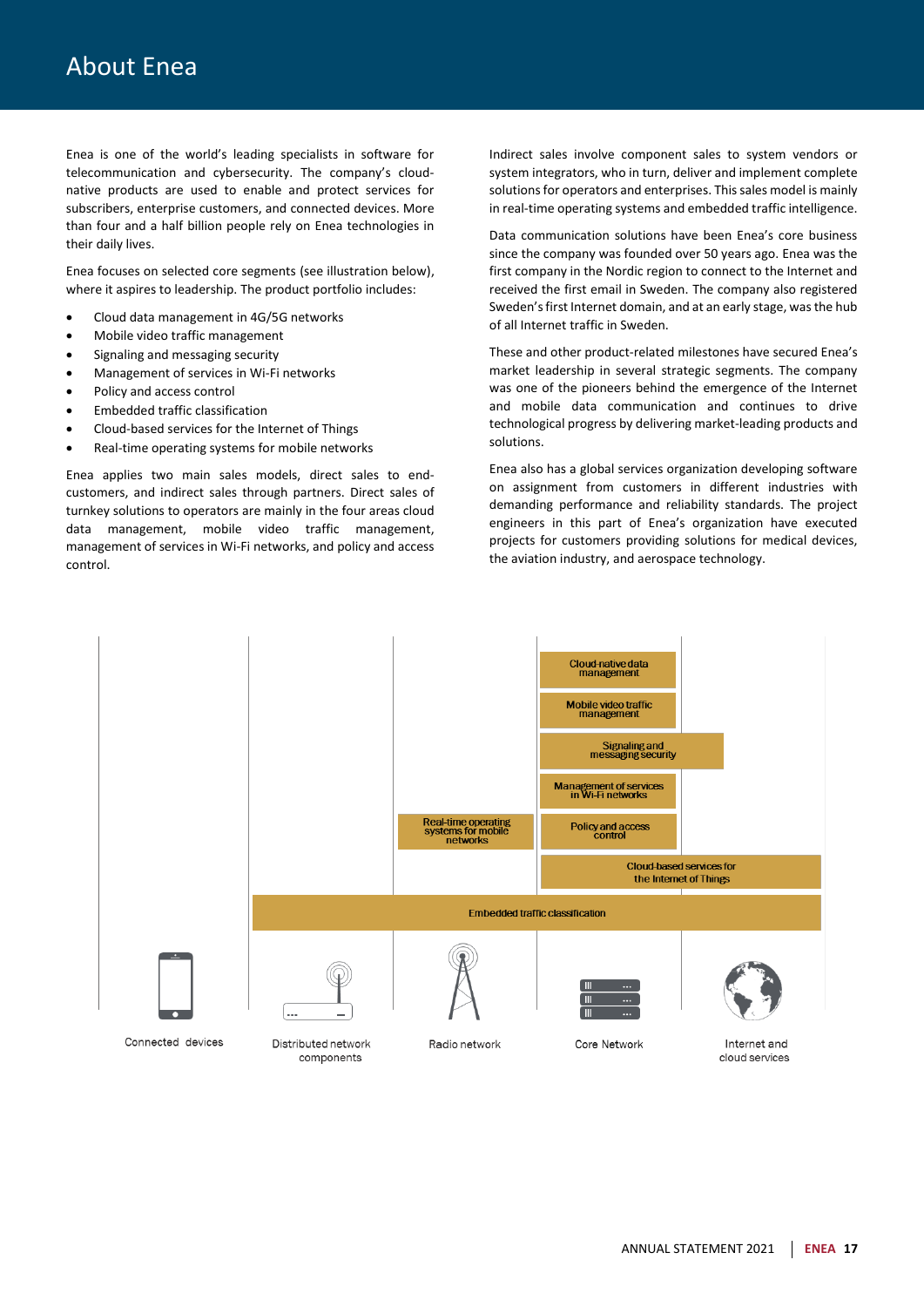# About Enea

Enea has development centers and sales offices across Europe, North America, and Asia. The company's engineers and project managers have long-term experience of developing software, and take overall responsibility, covering everything from design and

coding to project management, quality-assurance, and training. A total of around 770 people work for the company, and its headquarters are located in Stockholm, Sweden.



| <b>Region</b>   | <b>Country</b>              | <b>City</b>      | <b>Product development</b> | <b>Sales support</b> |
|-----------------|-----------------------------|------------------|----------------------------|----------------------|
| Africa          | South Africa                | Johannesburg     |                            | ●                    |
| Europe          | Austria                     | Vienna           |                            |                      |
|                 | Czech Republic              | Brno             | ٠                          | $\bullet$            |
|                 | Croatia                     | Osijek           | ٠                          |                      |
|                 | France                      | Paris            | ٠                          | $\bullet$            |
|                 | Germany                     | Berlin           |                            |                      |
|                 | Ireland                     | Dublin           |                            |                      |
|                 | Romania                     | <b>Bucharest</b> | c                          | e                    |
|                 |                             | Craiova          | ٠                          |                      |
|                 |                             | lasi             |                            |                      |
|                 | Spain                       | Madrid           |                            | ٠                    |
|                 | Sweden                      | Stockholm        | C                          | e                    |
|                 | UK                          | Belfast          |                            |                      |
|                 |                             | Bristol          |                            |                      |
|                 |                             | London           |                            |                      |
| Middle East     | <b>United Arab Emirates</b> | Dubai            |                            |                      |
| North America   | Canada                      | Toronto          |                            | ٠                    |
|                 | US                          | Boston           | ٠                          |                      |
|                 |                             | Dallas           |                            | ●                    |
|                 |                             | Miami            |                            | e                    |
|                 |                             | Phoenix          |                            |                      |
|                 |                             | Redwood City     |                            |                      |
|                 |                             | Seattle          |                            | ●                    |
| North-East Asia | Japan                       | Tokyo            |                            |                      |
|                 | China                       | Shanghai         |                            |                      |
| South-East Asia | India                       | Hyderabad        | О                          | О                    |
|                 |                             | Pune             |                            |                      |
|                 | Malaysia                    | Kuala Lumpur     |                            |                      |
|                 | Singapore                   | Singapore        |                            | ۸                    |
|                 |                             |                  |                            |                      |